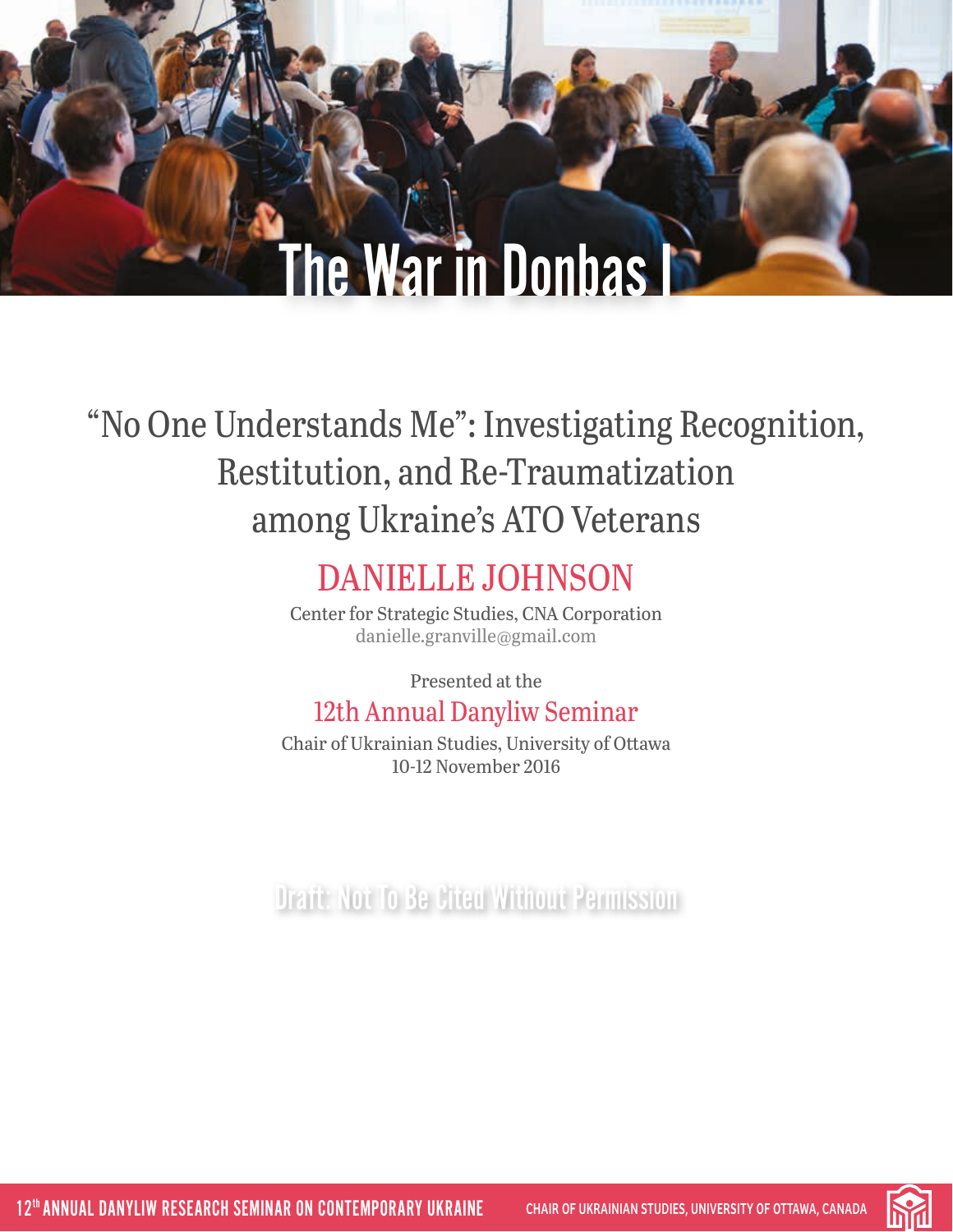Since the beginning of the war in Ukraine's eastern Donbas region, several reports have warned that the country will soon face a public health crisis – a surge in cases of post-traumatic stress disorder (PTSD). As Ukrainian soldiers fight pro-Russian separatists in the conflict zone, known as the Anti-Terrorist Operation (ATO), large numbers return traumatized to face a system that is ill-equipped to help them. These reports have focused heavily on Soviet stigmas of mental illness and masculinity, which prevent the country's veterans from asking for psychological support to overcome the stress of combat exposure. They also point to the lack of mental health resources in a country that has been at peace for decades, and has had no need to invest in either its military or in any infrastructure for caring for its veterans in the long-term (Miller, 2015; Stewart, 2015; Stern, 2015; Moldovan, 2016).

This growing body of literature correctly identifies many of the challenges facing Ukraine's ATO veterans, but fails to consider how the wider community can either ease or exacerbate their trauma. Scholarship in the psychology, anthropology, and political science fields all point to the community, which can be defined as both personal social networks and the institutions with which veterans interact, as a key factor influencing their ability to reintegrate into civilian life. Where community responses fall short in recognizing veterans' experiences and providing them with some form of restitution, PTSD and other forms of psychological war trauma may persist and they may even be re-traumatized.

In Ukraine, the community's capacity or willingness to appropriately recognize its veterans may be undermined by the extremely ambiguous nature of the war in Donbas as well as the tumultuous and uncertain state of broader institutional reform. This paper addresses this gap in our understanding of trauma in wartime Ukraine. It identifies key elements of the community response to ATO veterans, and examines how this response constrains existing psychological rehabilitation programs for ATO veterans. The findings are based primarily on a series of semi-structured interviews conducted with representatives of both international and local organizations working on veterans' trauma in the country.

As the war in Donbas threatens to become "frozen," this research is critical in considering ways to achieve sustainable peace and development in the country. There are immediate implications for how the Ukrainian government, Ukrainian civil society, and international organizations can better target their mental health programming. It can also inform policy responses to more effectively mitigate the immediate effects of trauma and longer-term incentives for the re-emergence of violence.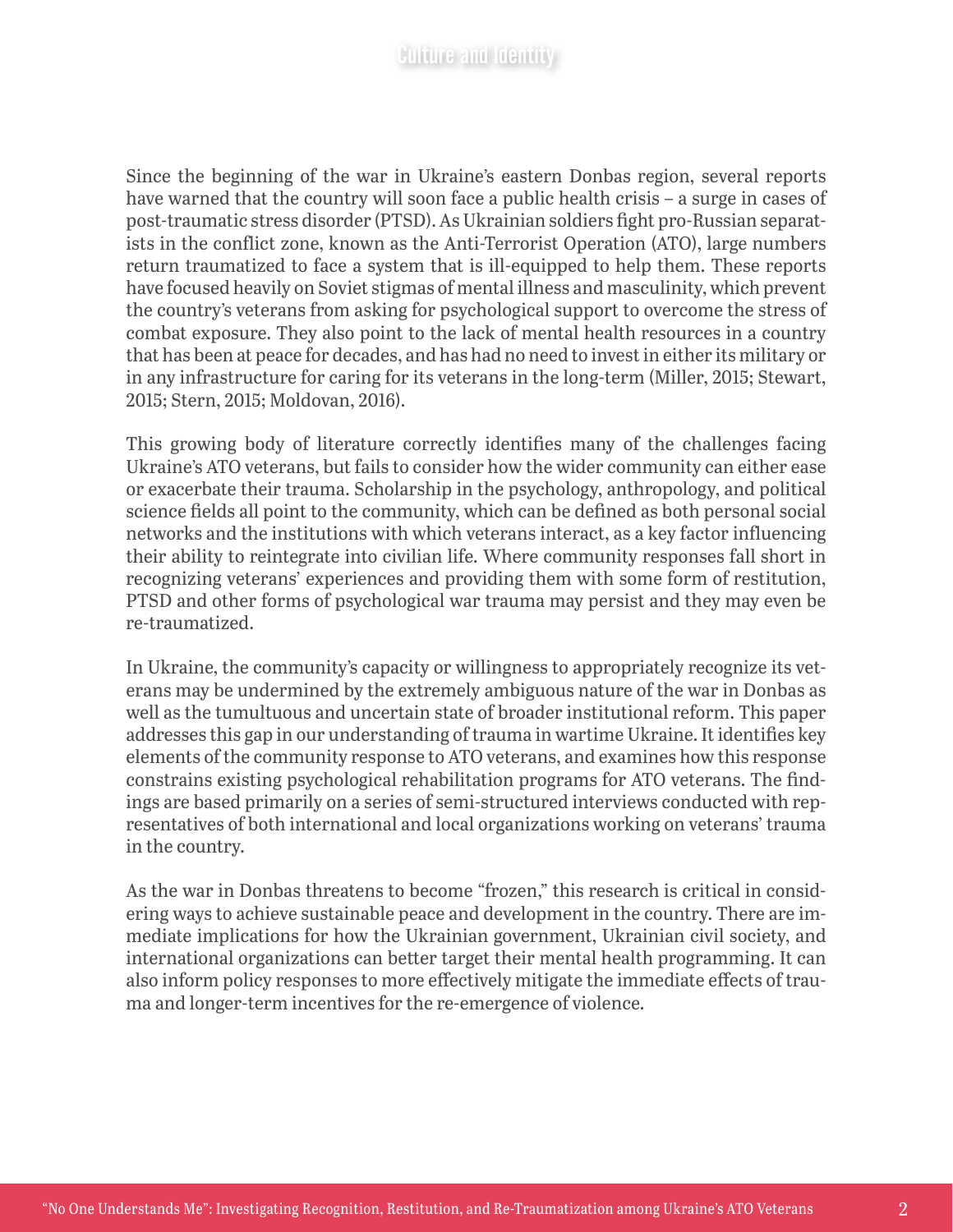# Community Responses to Trauma

Psychological war trauma encompasses a range of "invisible wounds," or mental health conditions and cognitive impairments that can result from military deployment experiences. These include, for example, post-traumatic stress disorder (PTSD), depressive and anxiety disorders, and traumatic brain injuries (TBI) (Tanielian and Jaycox, 2008). Although PTSD was not officially recognized as a diagnosis by the American Psychiatric Association until 1980 when it was included in the DSM-III, the military and medical communities have grappled with the psychological consequences of combat exposure for several generations. What is now recognized as PTSD has gone by many labels, from "insanity," "nostalgia," or "soldier's heart" during the American Civil War, to "shell shock" and "war neurosis" during World War I, to "combat fatigue" during World War II, to "post-Vietnam syndrome" in the aftermath of the Vietnam war (Summerfield, 2001; Finley, 2011). In a parallel with the American Vietnam experience , the term "Afghan syndrome" emerged in the Soviet Union to describe the psychological fallout for veterans of their country's invasion of Afghanistan (Sarin and Dvoretsky, 1993). Now, in Ukraine, the term "ATO syndrome" is often used to describe the trauma of veterans of the Donbas war (Tomkiw, 2015). The fact that different names have been given to combat stress depending on the specific circumstances of the war raises questions about the extent to which PTSD is universal and cross-culturally relevant, and what treatment approaches are most appropriate for each setting (Summerfield, 2001; de Jong, 2001; Kienzler, 2008; Nicolas et al., 2015).

Irrespective of terminology, psychological war trauma can have severe consequences for both individual combat veterans and their societies. The public health costs are well-documented and can encompass substance abuse; unhealthy behaviors such as unsafe sex, overeating, and smoking; impaired relationships; homelessness; and, suicide. There are also substantial social costs in dollar terms, including lost productivity and increased mortality (Tanielian and Jaycox, 2008). Trauma negatively impacts populations over time, according to a growing body of research that provides evidence for "secondary traumatization," or intergenerational transmission of trauma. Rooted in investigations of how Holocaust survivors may have transmitted their distress to later generations (including through epigenetics), these studies explore how one generation's trauma may affect the next (Kellerman, 2001; Dekel and Goldblatt, 2008; Kellerman, 2013; Bezo and Maggi, 2015). Finally, trauma can impact long-term prospects for peace and stability in divided societies. The experience of trauma has been shown to affect attitudes towards justice and reconciliation in post-conflict settings, which are often preconditions for sustainable conflict resolution (Pham, Weinstein, and Longman, 2004).

The process of assisting combat veterans in their return to civilian life goes by many different labels, but the most common are "psychological reintegration" (Bragin, 2010), "psychosocial adaptation" (Ukraine MFA, 2016), "psychosocial support" (Inter-Agency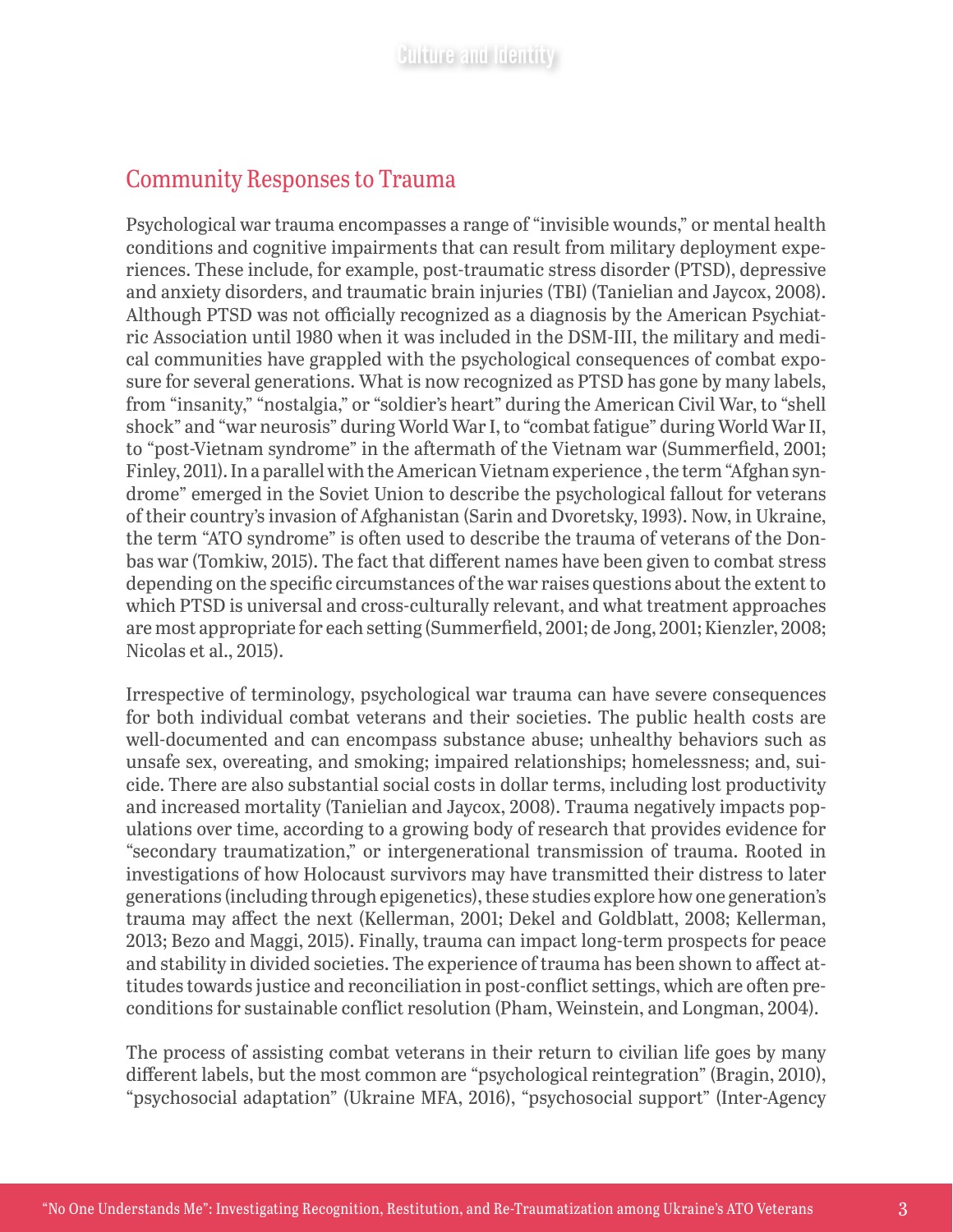Standing Committee, 2007), and "psychological rehabilitation."1 Regardless of which label is used, such terminology emphasizes a longer-term relationship between individual psychological states and broader social experiences. This concept is distinct from that of "psychological first aid," which is "an evidence-informed modular approach for assisting people in the immediate aftermath of disaster and terrorism: to reduce initial distress, and to foster short- and long-term adaptive functioning" (Brymer et al., 2006). But just as there has been conceptual stretching of the concept of PTSD, there is little consensus around the meaning of the term "psychosocial." There is little clarity as to what types of care such programs should include and to what extent they are (or should be) combined with more medicalized approaches to mental health.<sup>2</sup>

Much of the literature on trauma emphasizes that the way veterans are received by their community has a profound impact on their ability to reintegrate into civilian life and restore a sense of normalcy and personal empowerment. The veterans' community can be understood as encompassing their family, friends, and social networks, or more broadly as the institutions with which they interact and the socio-cultural context in which they are embedded. For example, Herman argues that:

Sharing the traumatic experience with others is a precondition for the restitution of a sense of a meaningful world. In this process, the survivor seeks assistance not only from those closest to her but also from the wider community. The response of the community has a powerful influence on the ultimate resolution of the trauma. Restoration of the breach between the traumatized person and the community depends, first, upon public acknowledgment of the traumatic event and, second, upon some form of community action. Once it is publicly recognized that a person has been harmed, the community must take action to assign responsibility for the harm and to repair the injury. These two responses - recognition and restitution - are necessary to rebuild the survivor's sense of order and justice " (Herman, 1997).

Similarly, in his interpersonal-psychological theory of suicide, Joiner asserts that two major risk factors for the desire for death by suicide - an all-too-common issue among returning war veterans, ATO veterans not excepted - are feelings of "perceived burdensomeness" and "thwarted belongingness." Perceived burdensomeness refers to a sense that one does not make a positive contribution and in fact is a detriment to those around him, while thwarted belongingness is a feeling of alienation from one's family, friends, and wider social circles (Joiner, 2005). When a veteran experiences these syndromes, he or she is disturbed by interpretations of how the community perceives the veteran.

On a larger scale, a core belief within the transitional justice field is that victims of trauma in war-torn societies cannot fully recover unless they receive public recognition of their experiences and a full accounting of the causes and consequences of their suffer-

<sup>1</sup> See, for example, Wounded Warrior Ukraine's website: http://woundedwarriorukraine.org/.

<sup>2</sup> Phone interview with Kaz de Jong, Medcins sans Frontieres, June 10, 2016.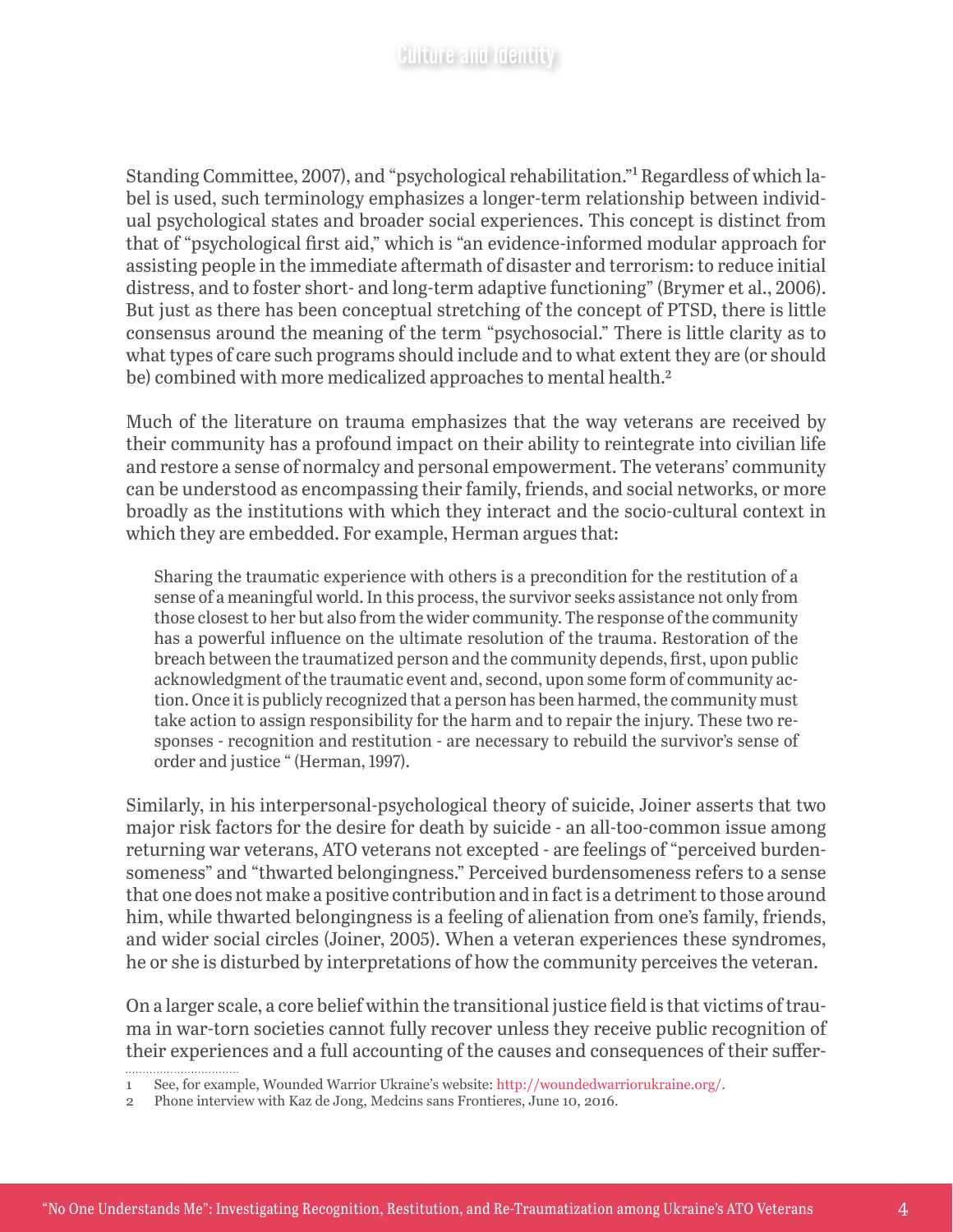ing. This has given rise to a wide range of official judicial and truth-telling mechanisms, such as war crimes trials and truth commissions. While institutional recognition in the form of court verdicts, financial reparations, or public apologies has therapeutic effects for individuals, on a collective level it is meant to dampen the desire for vengeance, minimize the risk of retributive violence, and encourage reconciliation among warring groups (Mendeloff, 2009). Many argue that these mechanisms can "restore a sense of society as a moral community" and help resolve the suffering of those who have been affected by violence (Nytagodien and Neal, 2004). Similarly, in his theory of sociodrama and collective trauma, Kellerman asserts that "there can be no complete healing for anyone as long as the collective sources of trauma remain unaddressed because, in the long run, collective trauma cannot be healed as isolated events in the lives of individuals. It needs a group setting for its proper exploration and resolution" (Kellerman, 2007).

The importance of the community response is also underlined in studies of how cultural variables seem to moderate trauma in some settings and allow for recovery despite great odds. Ehrenreich argues that "the ability of millions of people in poorer countries to function, despite histories of extreme traumatization and the all but total absence of professional resources to "treat" traumatization, suggests that beliefs, traditions, traditional healing practices, cosmologies, and other social and cultural processes may mediate resilience" (Ehrenreich, 2003: 21).

As the section below will show, the ambiguous and protracted nature of the war in Donbas, as well as Russia's denial of its involvement, create serious risk factors for ATO veterans who will need public and institutional recognition to overcome their trauma. In particular, the high level of uncertainty about the Ukrainian state's ability to address the root causes of combat trauma - corrupt and inefficient governance, internal divisions over national identity, and tensions between East and West in international relations - suggests that it is likely to endure as the community struggles to negotiate a shared understanding of the war itself.

## The War in Donbas

The war in Ukraine's eastern Donbas region began in spring 2014. After Russia annexed Ukraine's Crimean peninsula in February 2014, pro-Russian activists in Donbas organized protests against the new government in Kyiv (with the support of the Kremlin). Protests devolved into violent conflict among the separatists, who ultimately proclaimed the Donetsk People's Republic (DNR) and the Luhansk People's Republic (LNR), and Ukrainian government forces. As the situation continued to deteriorate, the Minsk peace process was initiated in September 2014 according to the Normandy Format. However, the agreement was ineffective in stopping the fighting. The process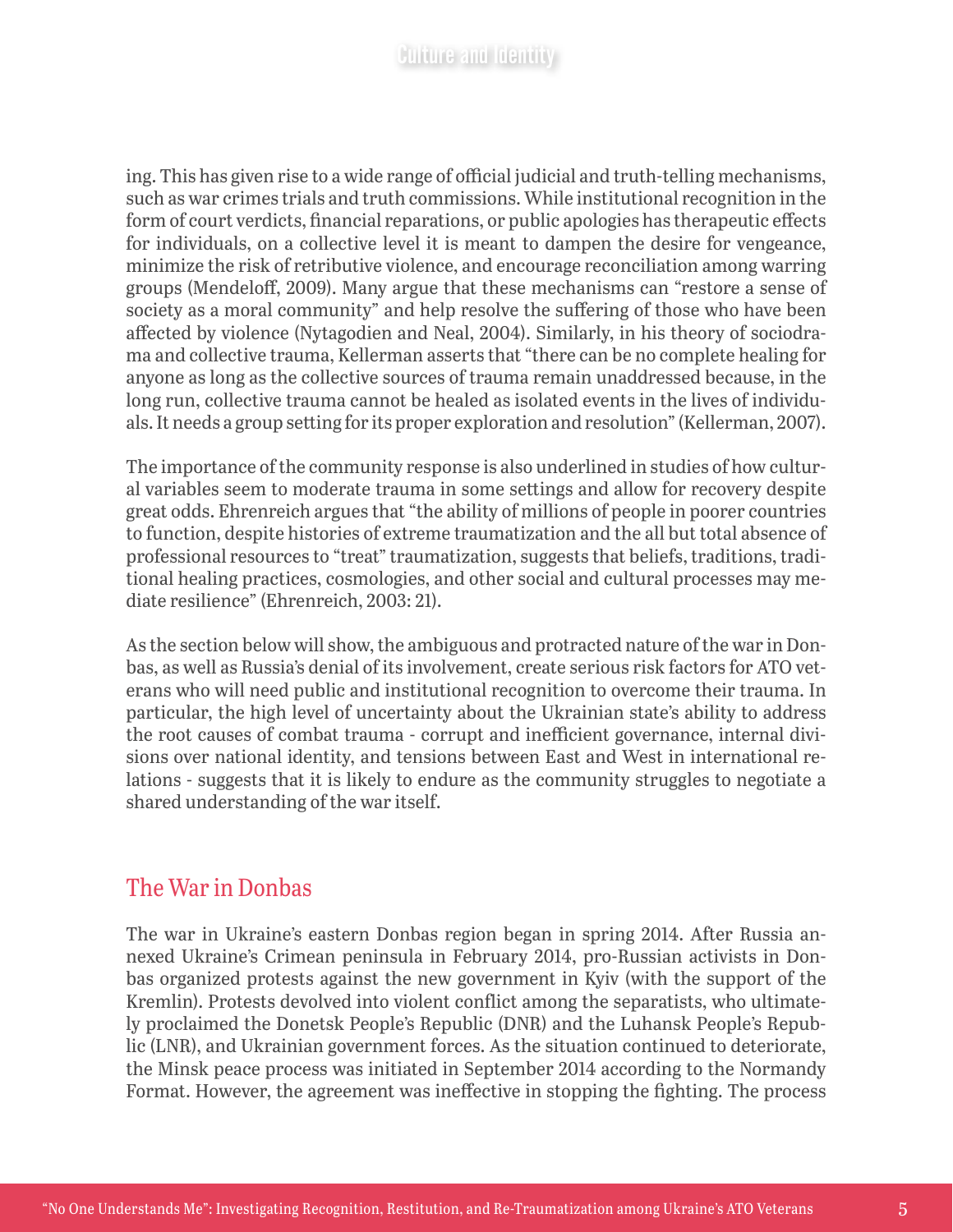was revived in February 2015 with Minsk-II, which requires a ceasefire, withdrawal of heavy weapons from the front lines, and constitutional reform in Ukraine, among other points. However, the OSCE's monitoring mission in eastern Ukraine has documented consistent ceasefire violations and the war drags on.3

Despite the consistently unstable security situation, neither Ukraine nor Russia has formally declared war in the Donbas. The Ukrainian government refers to its military engagement as an "anti-terrorist operation," while the Kremlin frames the conflict as a "civil war" (Makarenko, 2015; Czuperski et al., 2015). The Kremlin's terminology is disingenuous, as Russia has provided both indirect and direct support for the separatists in the east. Many terms have been used to describe Russia's multi-pronged approach in Ukraine, from the "Gerasimov doctrine" of "non-linear" or "hybrid warfare," to "ambiguous warfare" (Connell and Evans, 2016; Kofman, 2016). While inconsistent terminology indicates Russia's success in sowing confusion in Ukraine and in the West, it is known that the Russian approach involves a mix of conventional weapons; irregular tactics; Russian soldiers entering Ukrainian territory out of uniform, known as "little green men;" psychological operations, intimidation, and criminality; and soft power and propaganda. Although it is clear that the Minsk peace process is not being fully implemented, there is still little agreement on whether, or when, the Donbas war could become a "frozen conflict" like those in South Ossetia, Abkhazia, Transnistria, and Nagorno-Karabakh - or if perhaps it already has (Jarábik, 2015; Grigas, 2016). The result is that Ukraine currently exists in a blurred state between war and peace.

Many factors are to blame for the Donbas war, including unresolved questions of history and identity, encompassing ethnicity, language, and religion; economic fears and alienation from the post-Maidan government in Kyiv; local elites in Donbas associated with ousted President Viktor Yanukovych; Russian sponsorship of separatists, stemming from neo-imperial ideologies; and, strategic economic and military interests in Ukraine (Wilson, 2016; Grigas, 2016). In addition to domestic factors in Ukraine and bilateral tensions between Ukraine and Russia, the wider geopolitical context of strained East-West relations - and perhaps a "new Cold War" - also distorts the picture of motives, strategies, and potential outcomes [\(Jarábik](http://carnegieendowment.org/experts/?fa=935), 2015).

Given the above discussion on the community's role in providing recognition and restitution to veterans in order to support their recovery from trauma, there is deep cause for concern in the Ukrainian case. How can the community, conceptualized as both people with whom veterans directly interact and the wider social context as embodied in institutions, fulfill this function given the extreme ambiguity of the war? It is unclear whether the country is actually at war, and if so, what kind of war it is fighting, what the

<sup>3</sup> See the website for the OSCE's Special Monitoring Mission to Ukraine: http://www.osce.org/ukraine-smm.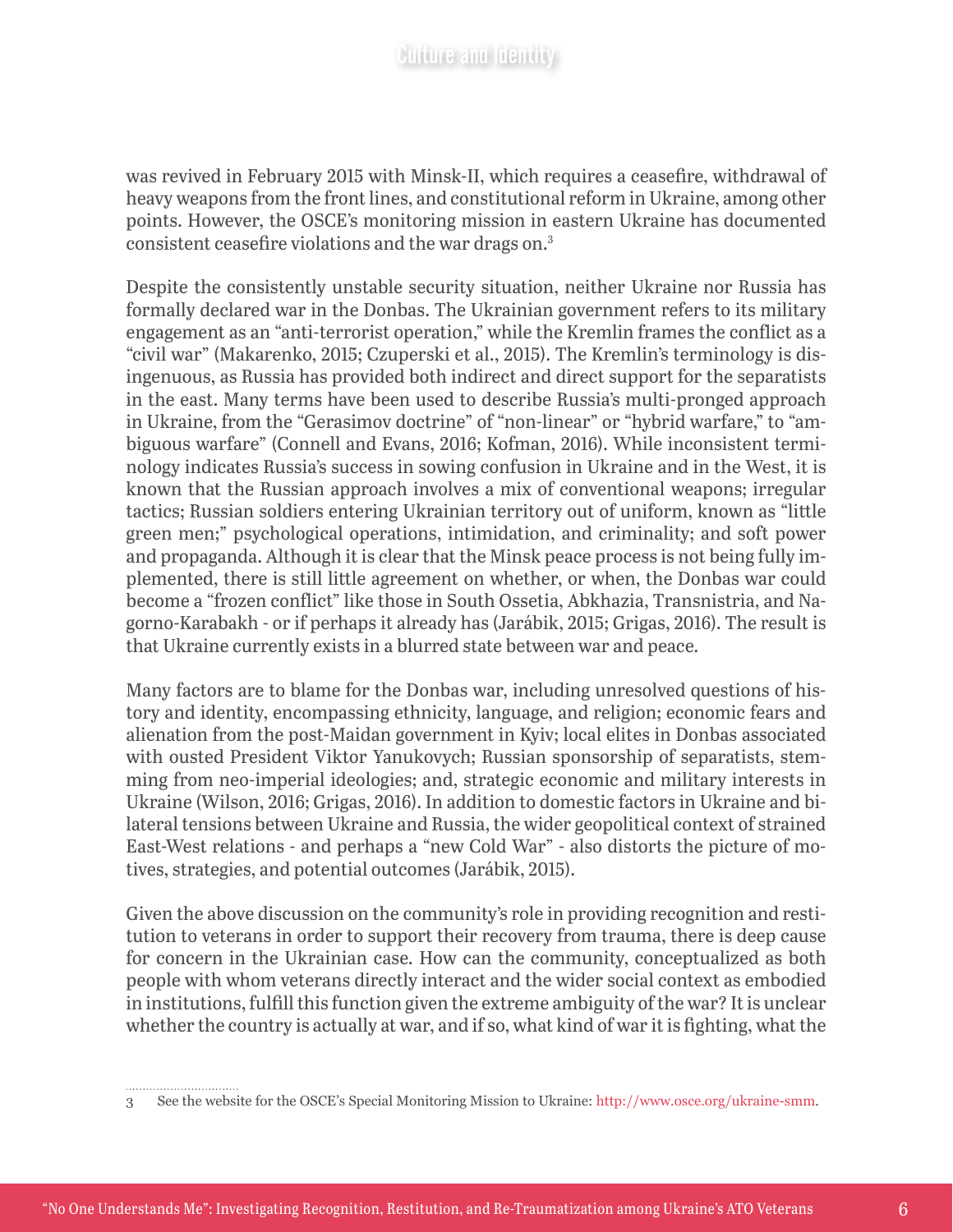objectives are, and who is ultimately responsible for the violence. This could seriously complicate veterans' ability to give meaning to their traumatic experiences.

# Approaches to Psychological War Trauma in Ukraine

When the war in Donbas began, Ukraine's army was "inexperienced and woefully underfunded" (Antonova, 2015). Ukrainian troops had not been involved in a war since Afghanistan beginning in 1979, although some of the country's A*fgansty* - or veterans of the Soviet war in Afghanistan - went on to fight in Russia's wars in Chechnya in the 1990s (Ferris-Rotman, 2015). Much of the fighting was initially done by irregular units, whose troops were often formed from Maidan protesters who went east to fight the separatists. These volunteer battalions were highly motivated but often ideologically disparate and lacked appropriate training and equipment (Piper and Karazy, 2015). While the government struggled to coordinate with some of these battalions, as of April 2016 all but one had been formally incorporated into Ukrainian military structures (although there have been reports that many volunteers are still heading for the ATO) (Borys, 2016). The state also began addressing manpower needs through successive "mobilization waves" and through a campaign encouraging Ukrainians to sign up for contract service.

Just as Ukraine's military was unprepared for the fighting in the Donbas, so was the country's health care infrastructure. As a result, several international, Ukrainian, and diaspora groups developed programs to provide support for Ukraine's soldiers and veterans through both physical and psychological rehabilitation services. Although a complete mapping is beyond the scope of this paper, the list below is a sampling of the variety of psychosocial efforts that can currently be found in the country. The organizations included as examples often have several different streams of work that use many of these approaches.

- Psychological first aid. Psychological Crisis Service provided this type of support for Maidan activists and continues to do so for ATO soldiers and veterans.<sup>4</sup>
- Veterans rehabilitation centers, formed in partnership with international and diaspora organizations. These include a center combining physical and psychological rehabilitation at the Irpin Military Hospital in Kyiv;<sup>5</sup> and, the Kyiv-Mohyla Psychological Rehabilitation Centers6, which provide psychological services for traumatized populations (including veterans) and train mental health professionals.

. . . . . .

<sup>4</sup> Phone interview with Oksana Khmelnytska, June 20, 2016

<sup>5</sup> "'Guardian Angels Ukraine' Announces Cooperation with Academic Institutions in Latest Phase of Rehabilitation Project," June 15, 2016, " http://rehab.queensu.ca/storage/GAU\_Press\_Release\_June\_15\_2016.pdf

<sup>6</sup> "Kyiv-Mohyla Academy establishes PTSD centers," http://www.ukma.edu.ua/eng/index.php/news/634-kyiv-mohyla-academy-establishes-ptsd-centers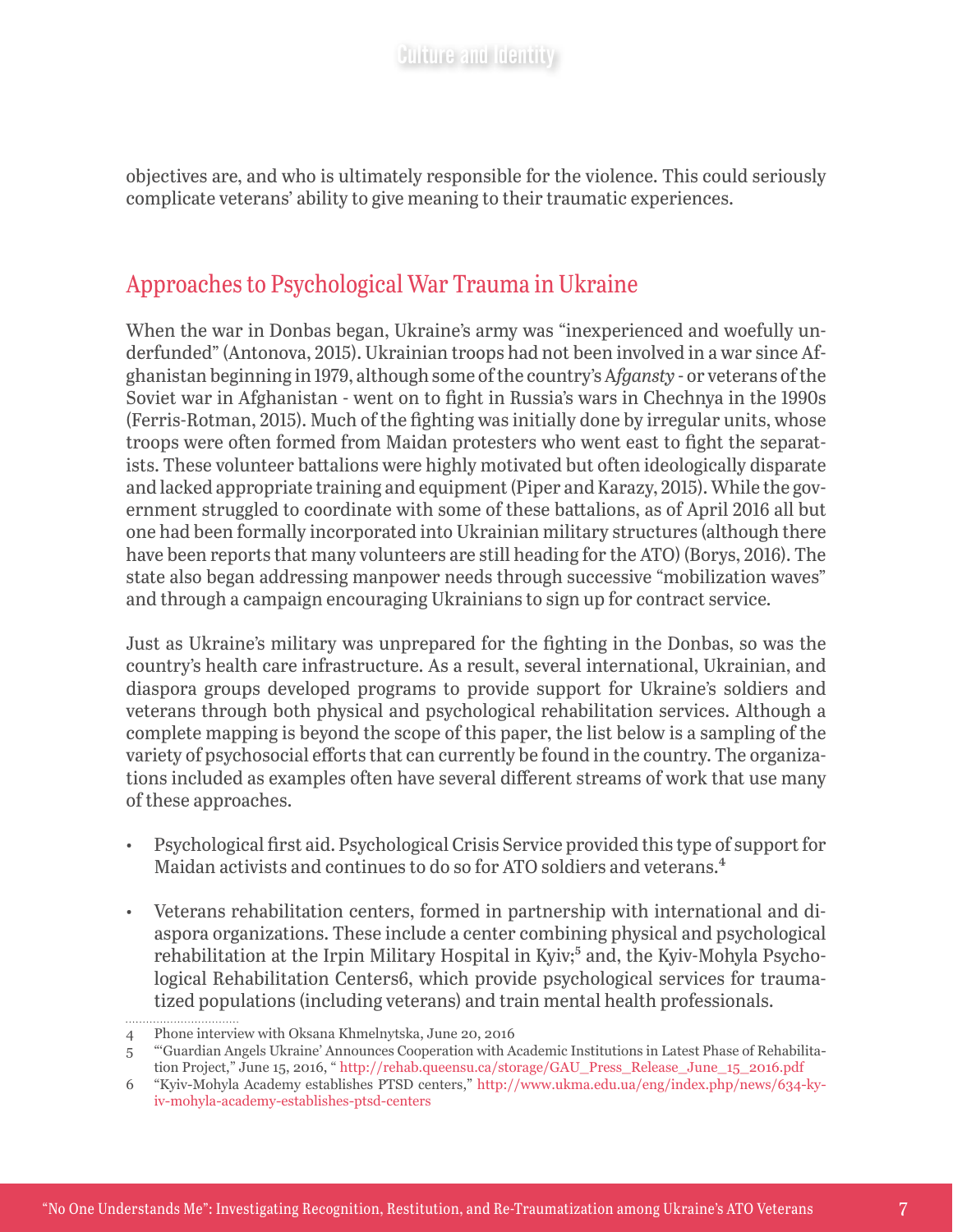- Peer-to-peer or veteran-to-veteran programs. These train and empower veterans themselves to provide psychological support to other veterans. These include Wounded Warrior Ukraine and Pobratymy.7
- Re-training veterans for employment in the public or private sector. Studena NGO takes this approach.<sup>8</sup>
- Providing legal assistance and encouraging civic activism. Legal Hundred has spearheaded much of this work.<sup>9</sup>
- Remote and in-person trainings for Ukrainian mental health professionals. These are often conducted by international groups, such as the Israeli Trauma Coalition and the Global Initiative on Psychiatry, or by individuals.<sup>10</sup>
- Animal-assisted therapy to provide symptomatic support. Hero's Companions trains therapy and service dogs to work with veterans in hospitals and individually, while Guardian Angels Ukraine supports dolphin-assisted therapy for veterans employed at the "Khmilnyk" Military sanatorium in Vinnytsia.<sup>11</sup>
- Art therapy, including the Zigriy Dushu project that brings ATO veterans to Hungary and the All-Ukrainian Art Charity Project 'ART-Combat' (Shramenko, 2015).12
- Transcendental meditation, such as the Invincible Ukraine project. $13$
- Spiritual counseling, including partnerships between priests and mental health professionals. An example is NGO Elios-Mylist (Tomkiw, 2015).

What remains unclear is to what extent these efforts may be affected by the broader community response to ATO veterans, in terms of both veterans' individual social networks and their interactions with state institutions. Ultimately, these programs can only have piecemeal successes if the framework for recognition and restitution from the community is unstable or incomplete. Therefore, it is important to examine the social and institutional contexts in which these psychosocial support programs oper-

<sup>7</sup> Phone interview with Roman Torgovitsky, September 15, 2016.

<sup>8</sup> Phone interview with Nastya Melnychenko, September 28, 2016.

<sup>9</sup> Phone interviews with Lesia Vasylenko, June 3, 2016 and October 7, 2016.

<sup>10</sup> "Preventing PTSD and drug use among Ukrainian soldiers," [https://www.facebook.com/pompidougroup/](https://www.facebook.com/pompidougroup/photos/?tab=album&album_id=1282295275130148) [photos/?tab=album&album\\_id=1282295275130148;](https://www.facebook.com/pompidougroup/photos/?tab=album&album_id=1282295275130148) phone interview with Jana Darejan Javakhishvili, June 13, 2016; phone interview with Elena Cherepanov, June 8, 2016.

<sup>11</sup> Phone interview with Kalyna Kardash, September 27, 2016; "'Guardian Angels Ukraine,'" June 15, 2016.

<sup>12</sup> "Ukrainian military take art therapy in Hungary," Ukraine Crisis Media Center, October 25, 2016, [http://](http://uacrisis.org/48500-rmg-15) [uacrisis.org/48500-rmg-15](http://uacrisis.org/48500-rmg-15); Natalia Shramenko, "Art created by…warriors," *The Day*, May 26, 2015, https:// day.kyiv.ua/en/article/culture/art-created-warriors

<sup>13</sup> See the website for Invincible Ukraine: http://www.invincible-ukraine.org/.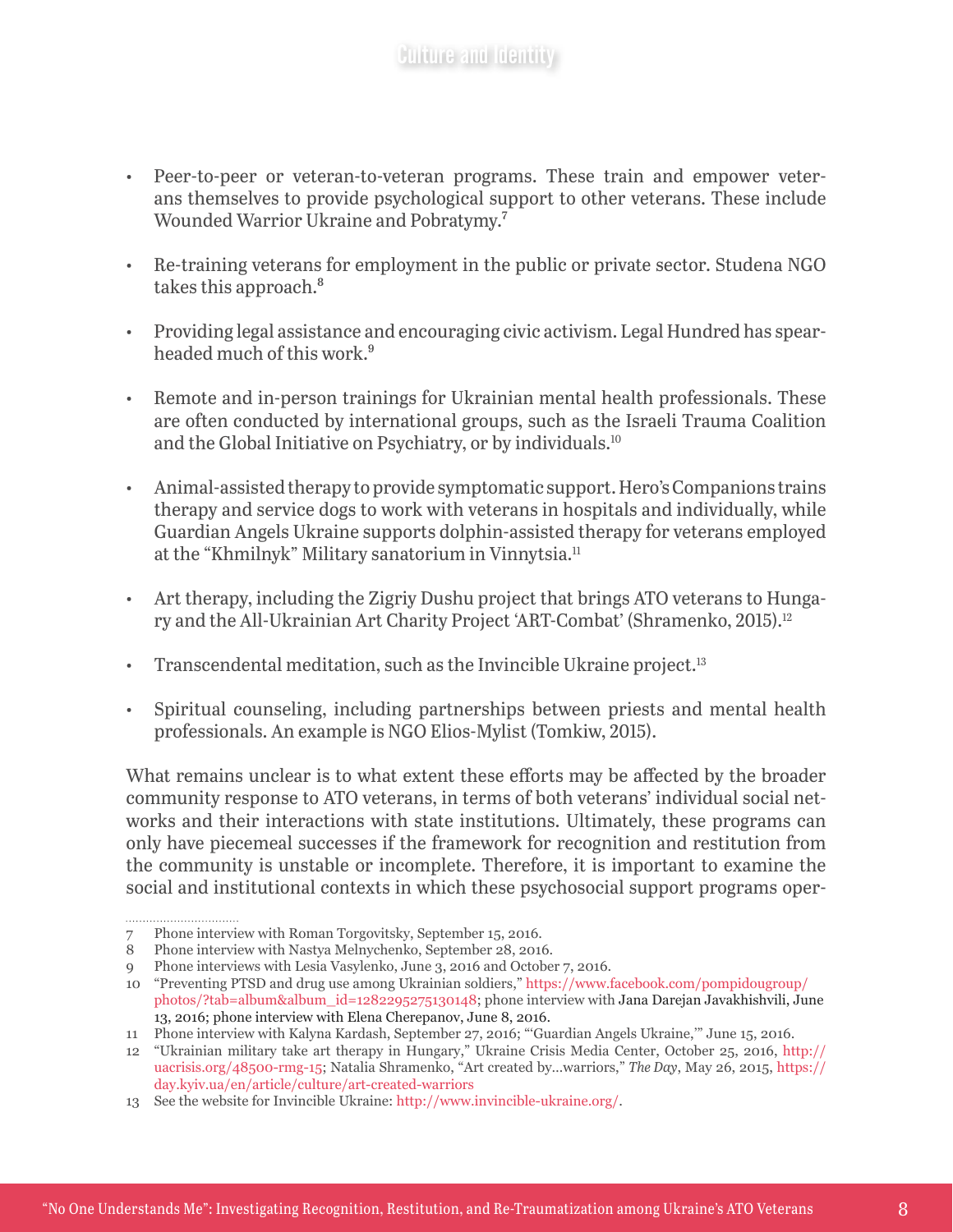ate in order to understand the "bigger picture" of the support that is available to ATO veterans when they return home. If the community response is inadequate, or if there are no cultural moderating variables to help mitigate trauma, veterans may experience re-traumatization despite a large investment of time, energy, and money into developing psychosocial reintegration programs.

# From Kyiv to Donbas: Divisions in Community Understandings

Because Ukraine's military sector was so underdeveloped at the beginning of the war, the government struggled to provide sufficient manpower or to properly equip soldiers to challenge the Russian-backed separatists. Despite support for the Ukrainian cause, this has created a perception of Ukrainian government ineptitude. One United States Government official believes that many soldiers return from the ATO feeling "demoralized," because their experience of the war is one of "a lack of logistics, corruption, reliance on volunteers to provide food and basic supplies, and lousy equipment."14 This creates a situation of dissonance. On the one hand are Ukrainian soldiers, particularly those who fought in volunteer battalions of their own volition and were motivated by a sense of patriotism and desire to defend their country. On the other hand is the government, in whose name they fought but which has been unable or unwilling to adequately provide for them their despite their sacrifices.

The situation has gradually improved as the war has dragged on and the Ukrainian government has been forced to re-prioritize investment in the military, but it still negatively affected how ATO veterans were perceived when they returned home. Ivona Kostyna of Pobratymy observes that at least at the beginning of the war, Ukrainians "had a very poor image of soldiers on the front lines. They were seen as very needy men who had nothing to eat or wear and needed everyone's help."15 This is in striking contrast to the fact that so much of the war was fought by volunteers, who were inspired by the desire to protect the sovereignty of their community – to help others, rather than need help themselves.

Soldiers fighting in the ATO have also struggled with gaps between Ukrainian government messaging about the goals of the war and the peace process, and their perceptions of the realities on the ground. This dissonance arises from conflicted beliefs about differences between "us" and "them" - because the war is being fought entirely within Ukraine, it is sometimes difficult to demarcate between Ukrainians and pro-Russian separatists in a way that fully justifies protracted violence. According to Vsevolod Rozanov, a Ukrainian expert on military suicides, "when the goals and reasons of all

<sup>14</sup> Interview with US Government official, Kyiv, Ukraine, October 25, 2016.

<sup>15</sup> Phone interview with Ivona Kostyna, Pobratymy, September 12, 2016.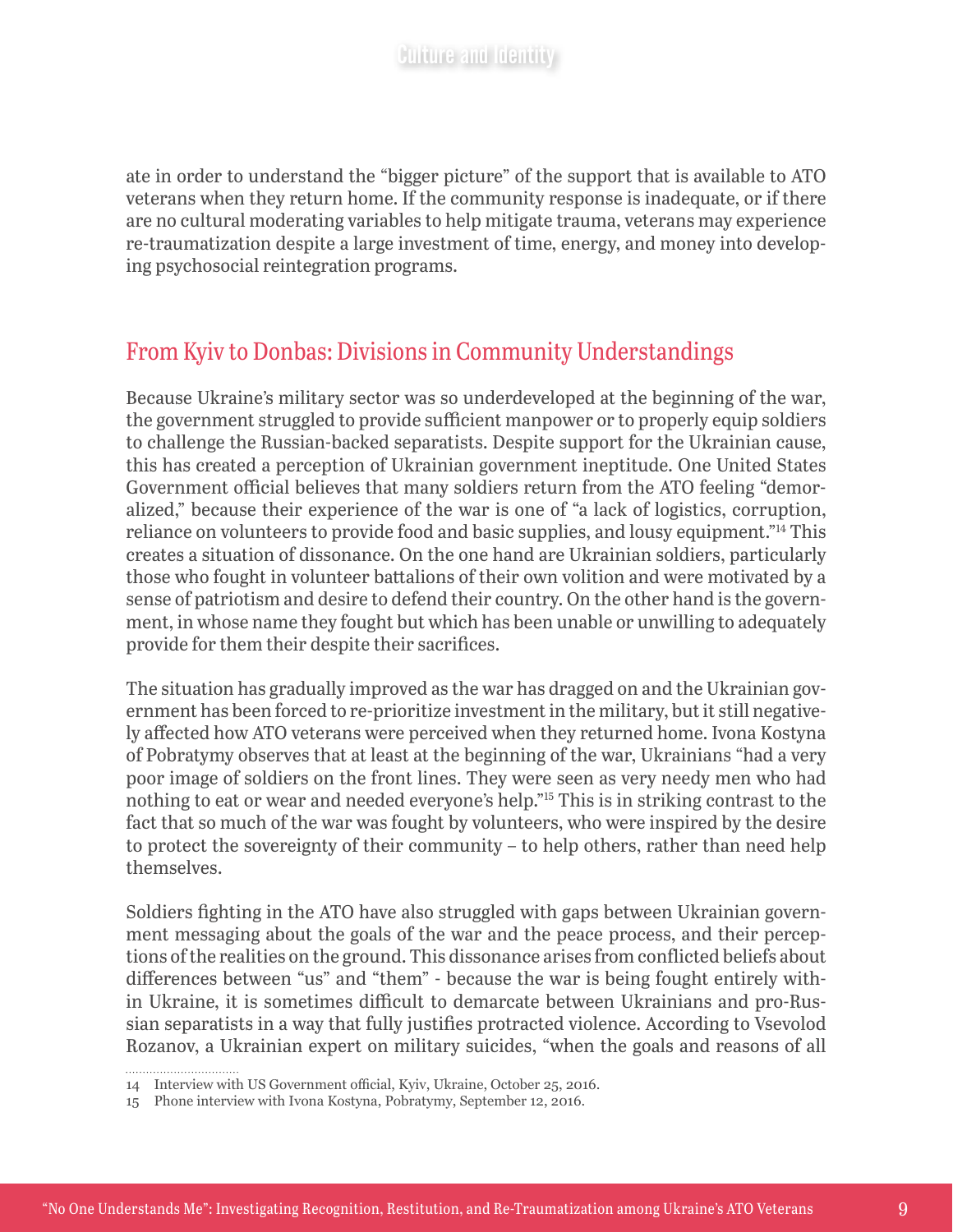that is happening are not very clear, and when people fighting from both sides are not supported by some understanding of what's happening, and on the other hand they feel that both sides come from the same people, this may be a very traumatic situation. It may be perceived as an unnecessary, unwanted war.16" More specifically, Vasylenko calls attention to how Ukrainian soldiers are perceived in different regions of Ukraine: "they just want to be recognized that they were fighting for Ukraine, and not just a killer of other Ukrainians. This is a very big propaganda issue in the East - there is graffiti on walls that they are killers and fascists.<sup>17</sup>" Nastya Melnychenko of NGO Studena makes a similar point, observing that soldiers' experiences of returning home depend on the region: "a lot depends on where they're going back to. In western Ukraine they are met with flowers and hugs. In the East, there's more of an idea that, we didn't ask you, we didn't send you, why did you go? That is really depressing to them."18

In addition, because the war is on their own territory, it is surprising to many veterans that little seems to have changed for civilians. This isolates them from much of the broader population, whose lives have mostly continued on unchanged despite the war. However, there has been a shift in mentality over time, as returning soldiers have begun to frame this situation as giving meaning to their reasons for fighting. Kalyna Kardash of Hero's Companions notes that for much of the period that Ukraine has been at war, Ukrainian soldiers have had "conflicting feelings" about their experience of life in the ATO compared to the peacefulness of the majority of the country. In her view,

American veterans went really far to fight their war. This war is six hours away. They feel like the people around them don't understand them. They feel betrayed. How can you go on living this happy-go-lucky life when my friends are dying and maimed? Why should we go and sacrifice our lives and put ourselves at risk when half the population doesn't seem to care that a war is going on?

In recent months, Kardash has noticed that veterans now talk about the situation as if "this is what we are protecting. We want people to live peaceful, happy lives."19 Similarly, Kostyna describes how Ukrainian soldiers originally "couldn't understand the big division between people in the ATO and Kyiv, Kharkiv, and Odessa who were going to clubs and living a peaceful life. But with time, this changed. They have adapted to the circumstances around them. Now they understand that they are fighting for the right to live a peaceful life."20 Although a gap between veterans and civilians clearly exists and threatens to amplify their sense of trauma upon their return from the ATO, at least on

<sup>16</sup> Phone interview with Vsevolod Rozanov, October 3, 2016.

<sup>17</sup> Phone interview with Lesia Vasylenko, Legal Hundred, June 3, 2016.

<sup>18</sup> Phone interview with Nastya Melnychenko, NGO Studena, September 28, 2016.

<sup>19</sup> Phone interview with Kalyna Kardash, Hero's Companions, September 27, 2016.

<sup>20</sup> Phone interview with Ivona Kostyna, Pobratymy, September 12, 2016.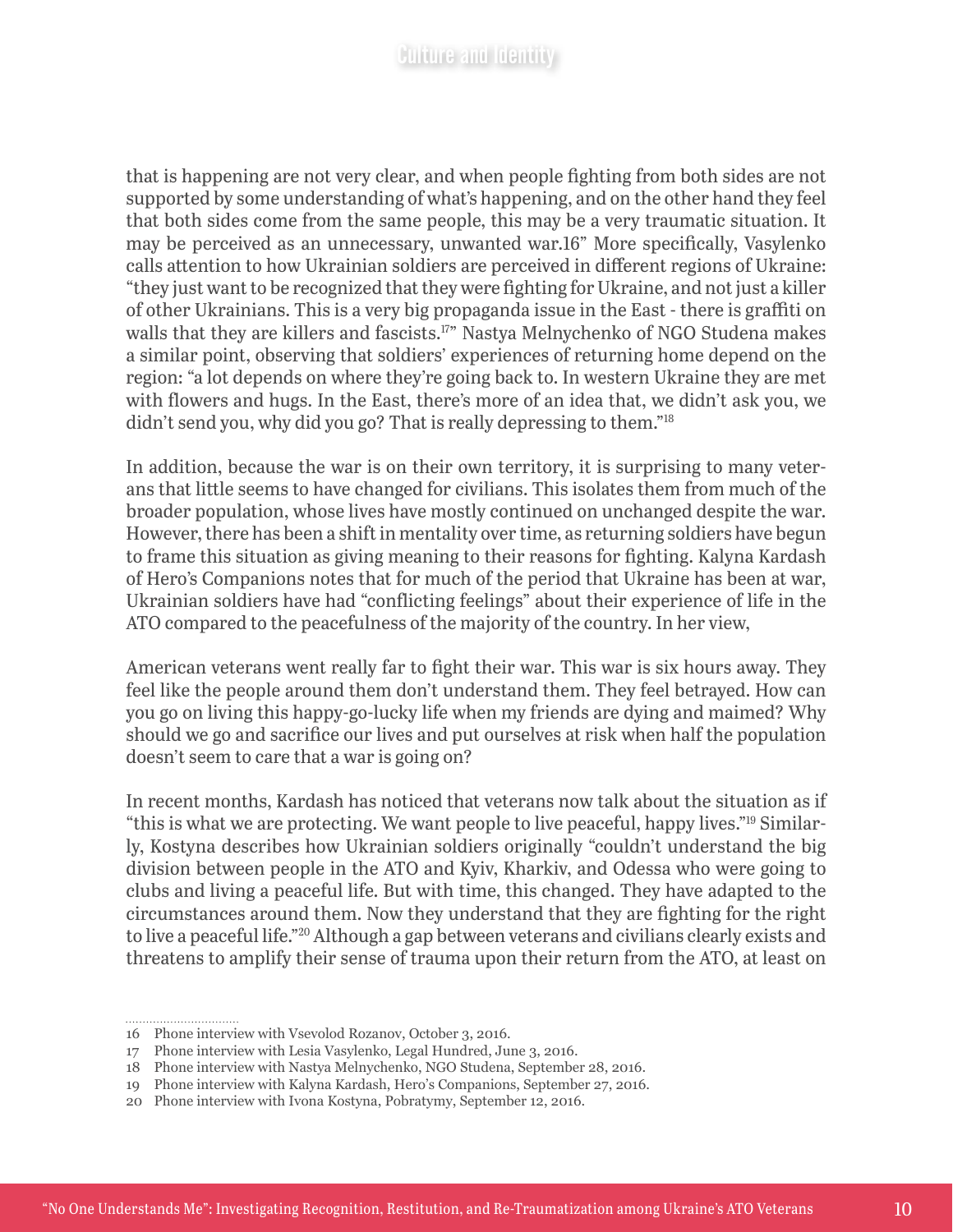this issue they have been able to give meaning to it by reframing an indifferent community response as indicating the success of their efforts.

However, the view that the war has not touched the majority of the population in Ukraine when it has so profoundly affected ATO veterans is compounded by rising public skepticism about the conflict, which reinforces a sense of alienation. Vasylenko tells stories about ATO veterans who are entitled to "jump the queue" at hospitals or pharmacies but are conflicted about whether to do so. On the one hand, such benefits for veterans create a sense that veterans are "owed something by society and the state," that "you actually owe me for sitting here and having a peaceful sky about your head." But on the other hand, because there is no generalized culture of gratitude for veterans' service, "God forbid someone cut in from of an old lady or a mother of a baby." Vasylenko explains that "of course they're heroes, but the rest of the population is actually getting really tired of this war and they don't understand why we're fighting. They don't care if you're a veteran." Even worse,

In this country nothing has changed. Corruption is still here and poverty has increased. When they come back, they get asked why did you go, who did you fight for? The President? The deputies? They find themselves marginalized. [The war] is perceived as a way for the President to have a scapegoat rather than pay attention to the issues we're actually facing.<sup>21</sup>

Similarly, Melnychenko has observed that fighters "on the front felt they were giving their lives and giving a lot of themselves. When come back, they see there aren't any changes, so they get frustrated."22

Veterans facing these public perceptions after combat exposure experience a strong sense of isolation, which could worsen if violence continues despite the nominal existence of a ceasefire and a peace process. In fact, there is a rising number of veteran-run social enterprises in Kyiv, and a veteran's business association has recently emerged. In addition, observers have noted the importance of Facebook and other social media for keeping veterans connected and creating a sense of community that many have struggled to find among civilians after returning from the ATO.<sup>23</sup>

Finally, the government and international community's ambivalence about the nature of the war and violations of the Minsk process alienates ATO veterans from the state. Because veterans have relied on social media to empower themselves to create a clearer understanding of the political situation, there is a risk that they will become increasingly "closed off." Kostyna argues that

<sup>21</sup> Phone interview with Lesia Vasylenko, Legal Hundred, October 7, 2016.

<sup>22</sup> Phone interview with Nastya Melnychenko, NGO Studena, September 28, 2016.

<sup>23</sup> Phone interview with Lesia Vasylenko, Legal Hundred, October 7, 2016.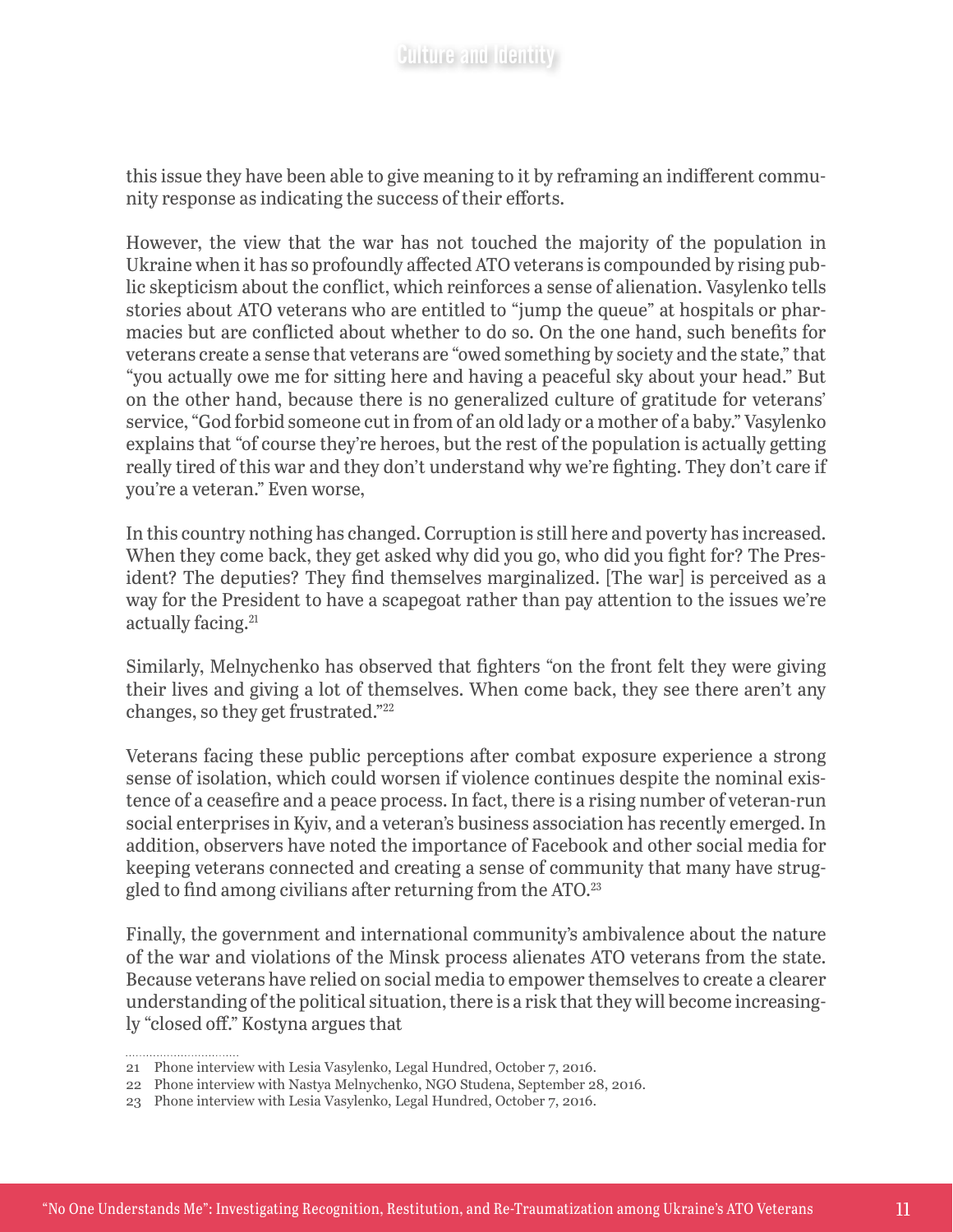when you fight in an undeclared war, it affects the recognition of one's own contribution. They are under constant artillery fire but they still follow the Minsk agreement. Minsk is the most frustrating thing for them. They understand the need but it's not being followed by the other side and this brings them into danger. This was a big trust issue towards the government.

According to Kostyna, ATO soldiers and veterans gradually began to understand the political process, but "only because of Facebook" which allowed them to view different views, receive news from the frontline, and react quickly.24

Again, social media has played a critical role in mitigating root causes of re-traumatization, which are government ineptitude in effectively communicating and coordinating, as well as a lack of understanding about a war that is highly ambiguous in nature. However, without some mechanism of mediation between their firsthand experiences of the war and the messages they receive from others in the community, veterans may not be able to get the wider public recognition or justify forms of restitution that will help them overcome the traumas of combat exposure. This could further contribute to the isolation of veterans.

# Trauma Through Bureaucracy

Veterans who fought in volunteer battalions have had a particularly difficult experience obtaining recognition and restitution from the state (Tabarovsky, 2016). Vasylenko explains that the term "volunteer" is misleading because many of these battalions were actually formed within government ministries in response to the surge of interest from Ukrainians wanting to help fight the separatists. They "were given weapons, uniforms, and sometimes even government salaries, but they were not given a piece of paper saying they were soldiers, or any proof of their combat status." Because the government explicitly refused to recognize these battalions, these veterans could not obtain combat veteran status unless they were injured. As a result, when these veterans approached official institutions to try to obtain the appropriate documents, "the government will say that we don't acknowledge your participation, we don't know who you are, and deny them their documents. But if this same person gets an injury and goes back to the same department, he will get a document confirming that he was taking part in the ATO and will get disabled veteran status." She calls this logic "weird" and "hypocritical."25

Access to combat veteran status and associated benefits is an issue extending beyond volunteers. It is a major gap in the community response with significant potential to

<sup>24</sup> Phone interview with Ivona Kostyna, Pobratymy, September 12, 2016.

<sup>25</sup> Phone interview with Lesia Vasylenko, Legal Hundred, October 7, 2016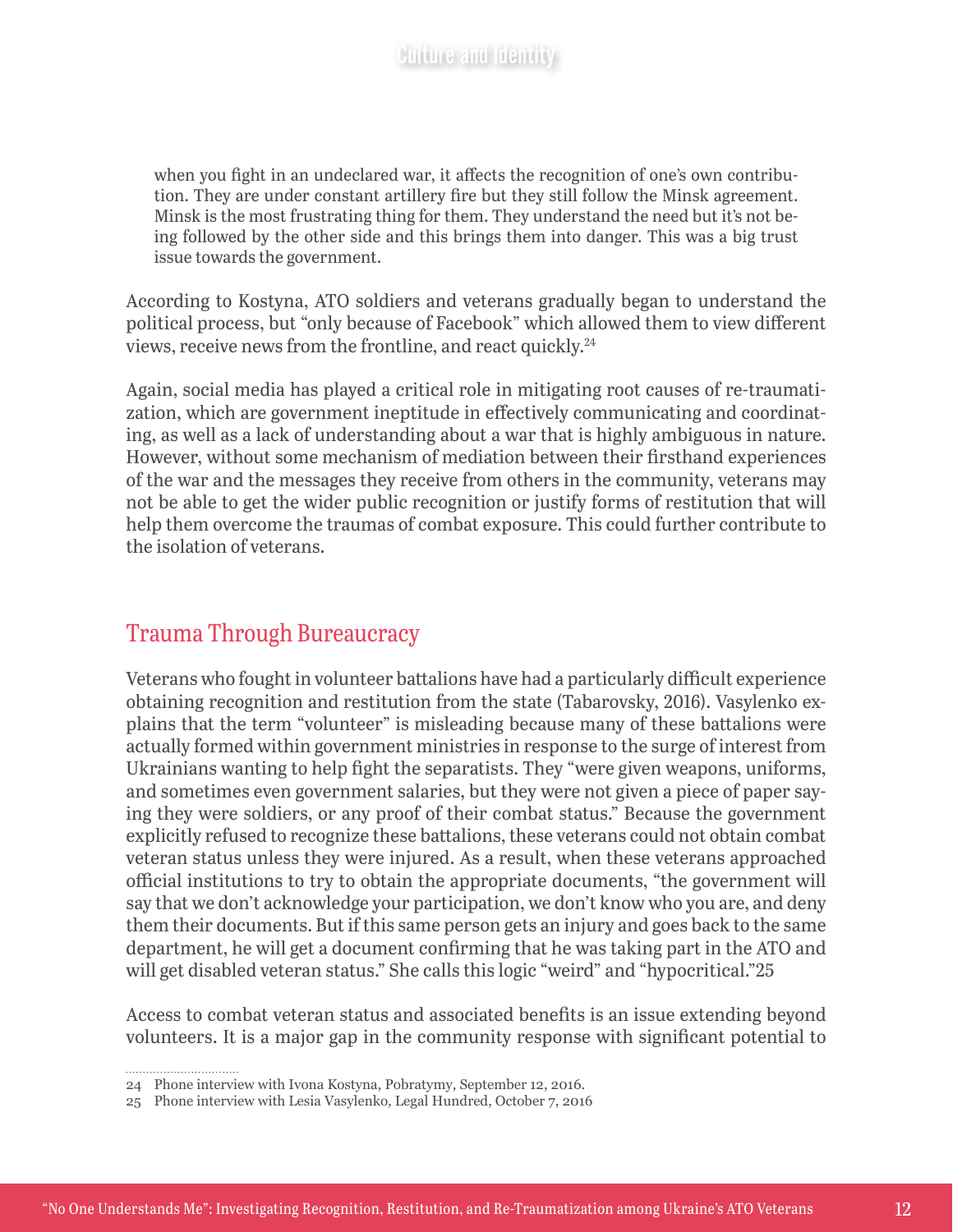re-traumatize returning soldiers. As the war continues, Ukraine's bureaucracy is struggling to keep pace with increasing numbers of ATO veterans. Existing legislation to address veterans' needs is an anachronism from the Soviet period, although the legislative framework is slowly adapting (largely in response to civil society pressure). The Law of Ukraine "On the status of war veterans and guarantees of their social protection" entitles individuals who participated in the ATO to combat veteran status and a range of associated benefits. These benefits extend to land, housing, education, health care, public transport, utilities, mobile phone bills, and prosthetics, among others.<sup>26</sup>

Unfortunately, many of these benefits are so difficult to access that they exist largely on paper. There are several reasons for this. First, returning soldiers have little knowledge of their legal rights and are poorly equipped to navigate the complicated process of applying for benefits and tracking their cases through the many steps involved. The bureaucratic obstacles are especially shocking after the clear-cut and simplified responsibilities of military life. According to Kostyna, "as a soldier, you are only responsible for your rifle and your life. But in civilian life, you're responsible for everything. This affects a lot, and you have to be very tolerant with people giving out papers."<sup>27</sup> Melnychenko makes a similar point: "An ATO soldier has to run to all different institutions who try to get rid of him and send him to another institution. It's not a transparent system, and that's why they often ask for legal help from NGOs to understand the steps they need to take to get benefits."28

As the state grapples with a growing backlog of status and compensation claims, it has largely failed to communicate to veterans what they are entitled to, how to get it, or what they can expect as they await the outcomes of their cases. Civil society activists have stepped in to fill this gap, but they are often forced to rely on highly personalized connections within the various ministries handling veterans' claims rather than an institutionalized, predictable system. Many veterans perceive the state's lack of transparency not only as ineptitude in a chaotic time of unexpected war, or as indifference, but as active hostility. Vasylenko explains that "every single benefit is a huge challenge." Because of outdated legislation and limited resources, "whenever a vet goes to claim something, he'll face very strong barriers. This causes him uncertainty about whether the state is actually supporting him or whether it's against him." The contradiction between what veterans are told they are entitled to by their military commanders, and the reality when they actually return home often creates a "humiliating" situation: "local officials will say, we didn't hear anything about that, and no, you're not entitled to anything." Nevertheless, the veteran will continue to endure rude attitudes and a pile of paperwork, and "he'll spend a lot of time on it. He will have to fight for everything." Often,

<sup>26</sup> See Legal Hundred's website: http://legal100.org.ua/.

<sup>27</sup> Phone interview with Lesia Vasylenko, Legal Hundred, October 7, 2016.

<sup>28</sup> Phone interview with Nastya Melnychenko, NGO Studena, September 28, 2016.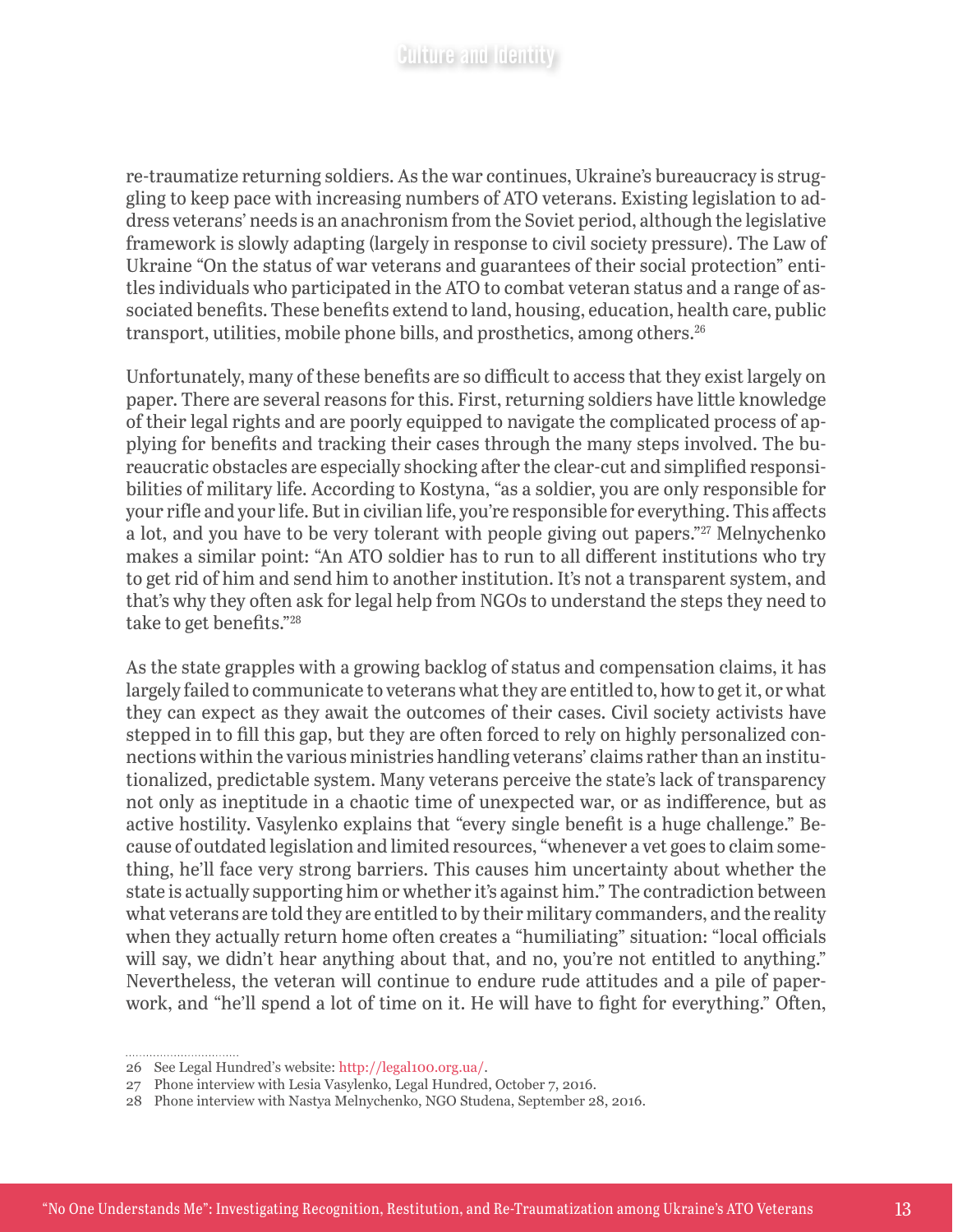the backlogs are so great for certain benefits, "they will wait and wait and will probably never see it in their lifetimes."29

Third, the government's failure to allocate adequate resources has meant that even when veterans are able to access benefits, the quality is often extremely low. Kostyna points to corruption as a major factor. She laments the fact that her organization struggles to get funding because "it is hard to be funded from abroad while your government is allocating millions per year for the rehabilitation of veterans and you can't get it because of bureaucratic obstacles." In addition, those millions have not been used effectively. For example, soldiers who have participated in government-sponsored psychosocial rehabilitation programs have found them to be "horrible" despite the millions of hryvnias allegedly set aside for them: "There were too many people, no food, and only four psychologists for twelve hundred soldiers. Three of them were women, and one was a man with no military or combat experience."<sup>30</sup> Vasylenko also criticizes these "sanitorium" programs, which mandate a minimum of fourteen days and forty hours of psychological assistance: "It's kind of a joke because we don't have protocols. They go to the sanitorium to relax, and they meet with some person who may not even be properly licensed and can actually make it worse."31

Vasylenko attributes these quality issues largely to the outdatedness of existing legislation. She emphasizes that although veterans are entitled to a wide range of benefits, they are largely unrealistic or impossible to implement because "they are from the old Soviet system and don't exist anymore" - for example, entry into a cooperative. As a result, when veterans "read through these points, they're like, what is this?" For many benefits that do exist, such as free medical care, free hospital care, and free dental implants, the fine print often specifies obsolete treatments. Dental implants are a prime example: because ceramics and valuable metals are exempted from the entitlement, "it's awful quality and will fall out the next day. And the veterans can't even use it because the dentists realize that it's such poor quality that they don't ask for it from the state. So when these guys go to the hospitals, they don't even have the materials for the implants."32

In addition to issues around combat veteran status and associated benefits, ATO veterans experience prolonged psychological stress due to the government's failure to communicate their status after returning home. Because of the ATO, specific conditions are in place that mandate that soldiers who come back from the war are not actually demobilized but are instead temporarily discharged into the reserves in case security conditions worsen and additional troops must be sent to the front line. Unfortunately,

<sup>29</sup> Phone interview with Lesia Vasylenko, Legal Hundred, October 7, 2016.

<sup>30</sup> Phone interview with Ivona Kostyna, Pobratymy, September 12, 2016.

<sup>31</sup> Phone interview with Lesia Vasylenko, Legal Hundred, October 7, 2016.

<sup>32</sup> *Ibid*., June 3, 2016.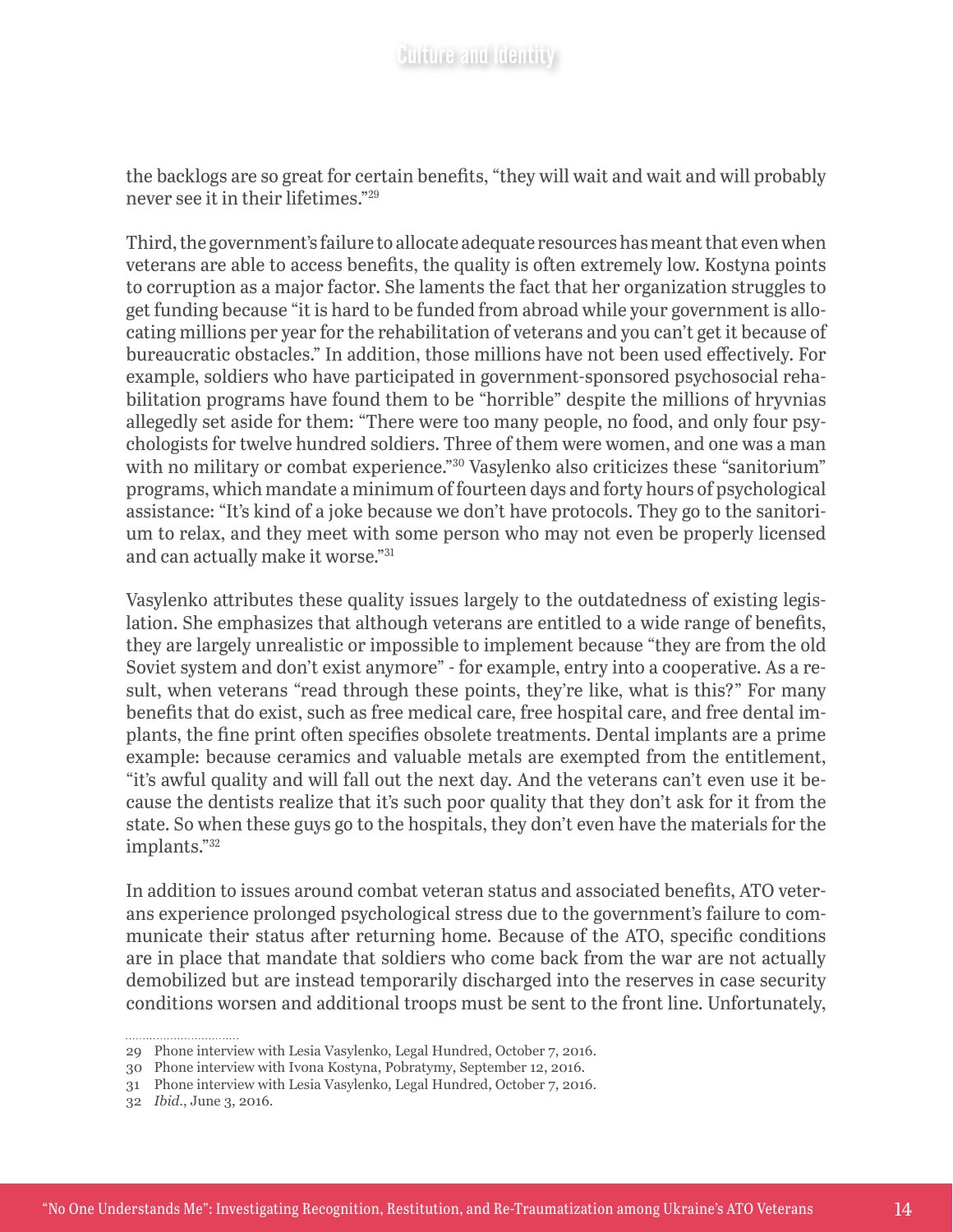as indicated by the results of a study conducted by Legal Hundred with the OSCE, many soldiers are not aware of this transition.33 For those who are, their ambiguous veteran status creates tension between how they see themselves and how they are perceived in the wider society. This is largely due to a sharp dichotomy between "hero" soldiers and "abuser/alcoholic" veterans that has been promoted in Ukrainian media, and the fact that veterans do not fall comfortably into either category.<sup>34</sup>

According to Kostyna, thanks to the work of "many PR managers," the image of active soldiers has evolved into one of "powerful men and women who are protecting our society." In contrast, "no one worked on the image of veterans. They are strong people returning, but they are seen as dangerous alcoholics with PTSD, they commit domestic violence, they are drug addicts, they are needy, they commit suicide." This is problematic, because in reality "they are people who are searching. Their process is not ended. They can't be fully veterans because they can be mobilized at any moment or choose to willingly return to the ATO.<sup>35"</sup>

# Trauma Care in Ukraine's "Wild West"

The Western media commonly emphasizes Soviet stigmas in addressing PTSD in wartime Ukraine. In the Soviet Union, accusations of mental illness were often used to smear and sabotage political opponents. The "political use of psychiatry" meant that psychiatric medicine became an instrument of repression, and dissidents could be incarcerated on the grounds of a psychiatric diagnosis. Among the individuals interviewed for this study, there is a lack of consensus about the extent to which these legacies impact ATO veterans. For example, Jana Darejan Javakhishvili of the Global Initiative on Psychiatry believes that "the Russian system of mental health care is a problem in Ukraine. It is very Soviet - it is a typical authoritarian system of mental health care."36 Similarly, Melnychenko points to a "Soviet-era problem" in convincing veterans to seek psychological support: "people think that if they ask for help, they'll be sent to an asylum. They think that psychotherapy is punitive medicine, which makes them think that they either won't be able to get a job or get back into the armed forces."37 In contrast, Elena Cherapanov, who has trained Ukrainian mental health professionals in crisis psychology, emphasizes that "stigma is less of a problem than access to services and medications."38 Oksana Khmelnytska, a psychologist and program manager with the NGO Psychological Crisis Service, emphasizes that there is a large demand for her organiza-

<sup>33</sup> *Ibid*., October 7, 2016.

<sup>34</sup> Phone interview with Nastya Melnychenko, NGO Studena, September 28, 2016.

<sup>35</sup> Phone interview with Ivona Kostyna, Pobratymy, September 12, 2016.

<sup>36</sup> Phone interview with Jana Darejan Javakhishvili, Global Initiative on Psychiatry – Tbilisi, June 13, 2016.

<sup>37</sup> Phone interview with Nastya Melnychenko, NGO Studena, September 28, 2016.

<sup>38</sup> Phone interview with Elena Cherepanov, Trauma and Crisis Services, June 8, 2016.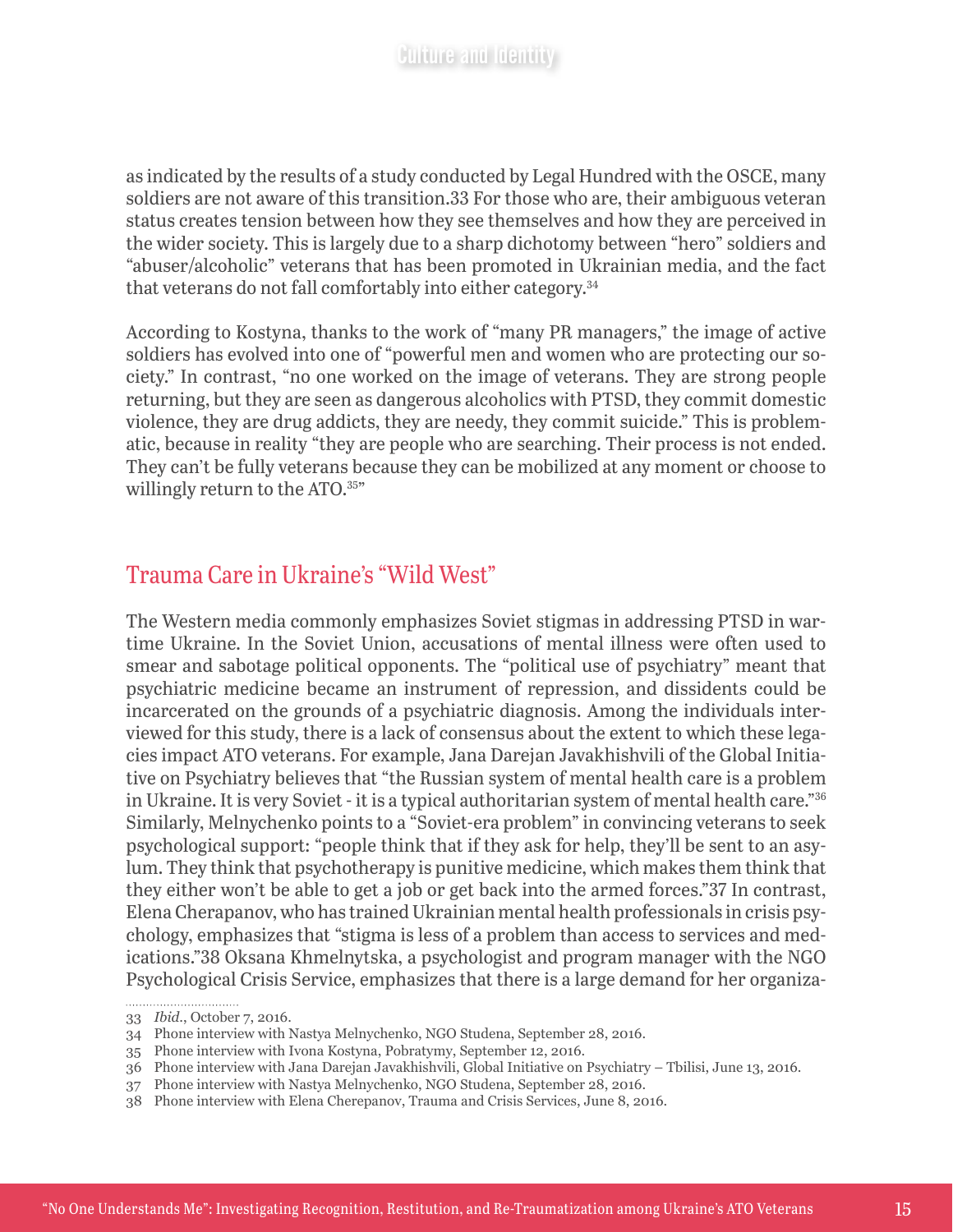tion's services but that insufficient resources rather than stigmatization is the biggest challenge.39

It is clear that the scope of the problem is wider than stigmatization, which is to some extent universal, particularly in masculine military cultures. Instead, there are serious structural challenges to ATO veterans' ability to reintegrate into civilian life with adequate community support. Due to the rapid onset of the war after decades of peace, Ukraine's health care system was poorly equipped to cope with ATO veterans' needs. In particular, the infrastructure for preventing and treating combat stress was underdeveloped. Melnychenko noticed early on that "people don't understand the difference between a psycho-therapist, a psychologist, and a psychiatrist. There is a need for psycho-education."40 In fact, psycho-therapy itself is a relatively new phenomenon in Ukraine and has much better penetration in large cities, particularly Kyiv, than in smaller towns and villages. Similarly, Javakhishvili emphasized that social work is still a nascent profession in Ukraine, which creates major gaps in the safety net for veterans who may need longer-term case management as they reintegrate into civilian life in addition to direct psychological assistance.41

There is also a gap between approaches to combat stress from within the military and those that veterans can access after leaving the ATO. Rozanov describes a situation in which "information about trauma is spreading and everyone is teaching everyone. But on the other hand, the army remains the same. The commander will perceive it as cowardice instead of seeing some psychological component, and the best they will do is send him to a medical doctor."42 Vasylenko makes a related point, arguing that the Ukrainian government must invest in re-training military psychologists who "only know Soviet-era approaches." She emphasizes the failure of command structures in the Ukrainian military to provide a positive framework for soldiers in the midst of combat, due largely to the ambiguous status of an undeclared war. Many soldiers drink heavily to cope with both boredom and combat stress, and she worries that "the commanders don't occupy the guys. So right there in the middle of potential fire, they're still drinking. They're not guided by martial law statutes but by statutes from peaceful times. This means the commanders can't use disciplinary measures and can't control the guys."43

For all these reasons, psychosocial programs aimed at ATO veterans have proliferated in Ukraine since 2014. Strikingly, just as much of the initial fighting on the Ukrainian side was done by volunteer battalions, many homegrown Ukrainian programs also have a volunteer basis. The experience of Euromaidan and the organizing potential of so-

<sup>39</sup> Phone interview with Oksana Khmelnytska, Psychological Crisis Service, June 20, 2016.

<sup>40</sup> Phone interview with Nastya Melnychenko, NGO Studena, September 28, 2016

<sup>41</sup> Phone interview with Jana Darejan Javakhishvili, Global Initiative on Psychiatry – Tbilisi, June 13, 2016.

<sup>42</sup> Phone interview with Vsevolod Rozanov, October 3, 2016

<sup>43</sup> Phone interview with Lesia Vasylenko, Legal Hundred, October 7, 2016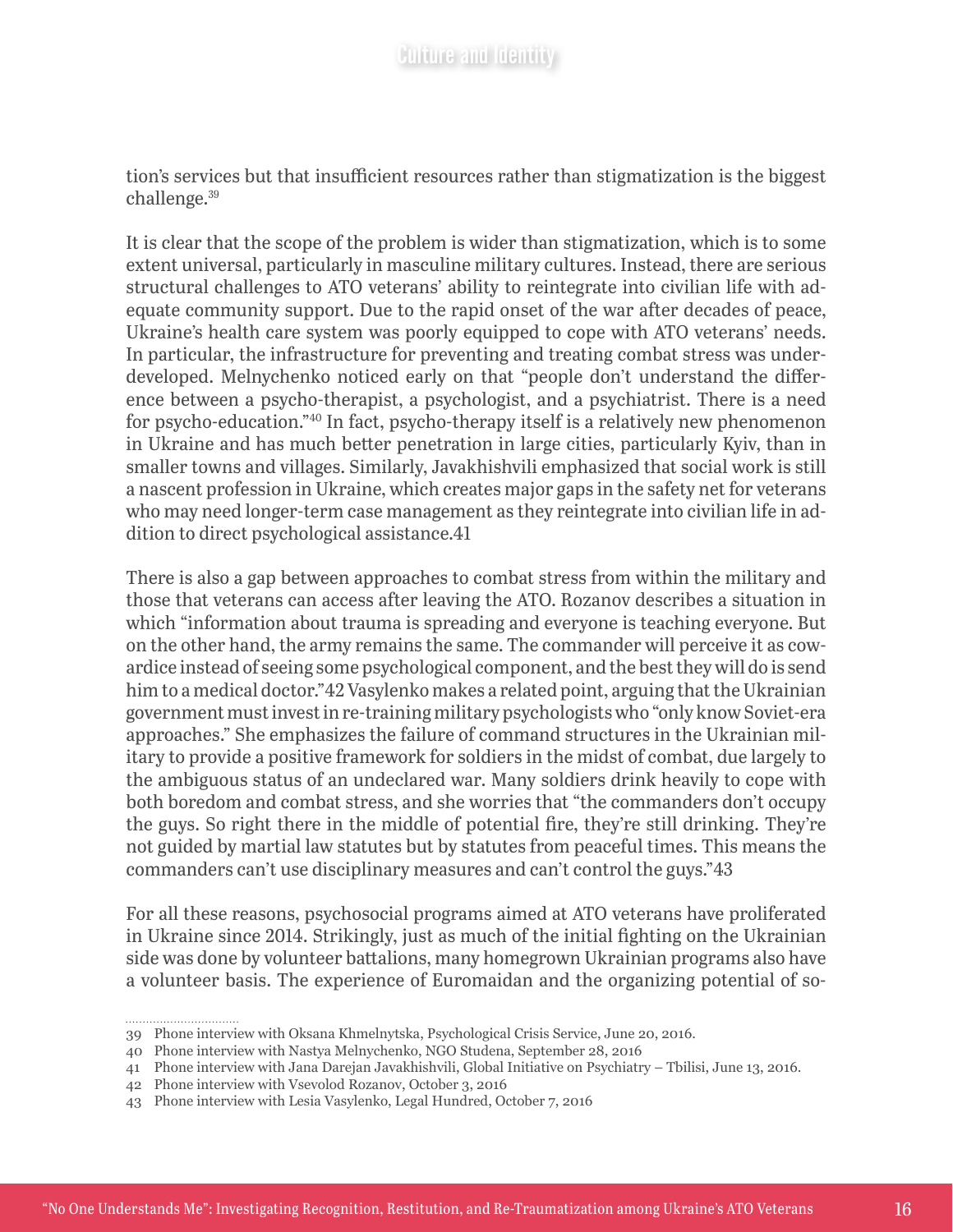cial media were key factors in both trends. One example is the Psychological Crisis Service, which formed through Facebook as mental health professionals throughout Kyiv connected with one another and organized themselves to assist people traumatized by their experiences on the Maidan. Khmelnytska recalls that "lots of people on the Maidan were from small towns and villages, and they were lost. And then in January, when the first killings happened, the situation became scarier and more brutal." It was a natural progression to begin assisting ATO soldiers and veterans once the war in the east began, especially since many fighters had also been on the Maidan.<sup>44</sup>

Direct experience of trauma on the Maidan also motivated individuals with no background in psychology or psychotherapy to want to work with ATO veterans. For example, Kostyna describes living on the Maidan for four months at the age of seventeen and descending into a "very bad psychological state" after watching a close friend be killed by a sniper on February 20th. After the outbreak of war, she began making regular trips to bring supplies to soldiers in the ATO. After her car broke down and she spent six days with a group of soldiers, she realized that what she experienced after the Maidan "is very similar to what soldiers experience after the ATO. When you live in a close society, you get used to a schedule and to your commitments. When you come back, it's hard to reintegrate into open society and responsibilities."45

Similarly, Roman Torgovitsky, founder of Wounded Warrior Ukraine, spent some time on the Maidan before the "traumatic experience" of the February killings and returned afterward to realize "that when people put their lives on the line to defend something they believe in, the society usually supports them emotionally during the event but then gradually everyone forgets. Society likes to call themselves heroes, and then these heroes drink themselves to death." Maidan was instrumental in helping Torgovitsky put his vision into action, as he recruited the participants of his organization's first training through volunteer Maidan connections: "There is very strong bonding between Maidan activists and people who were in the East." However, he views the connections between Maidan and the ATO as resulting in "chronic trauma. There has been no time for nervous system to regenerate."46

The volunteer basis for psychosocial support programs, often rooted in the Maidan experience, has been important for building trust with veterans, giving them access to people who truly understand trauma even without having fought in the ATO. This is especially important given the dearth of experience with crisis psychology within Ukraine's health care and military infrastructures. However, the combination of government ineptitude, an outdated health care system, and the learning curve for volunteer-based programs creates some potential for re-traumatization of ATO veterans.

<sup>44</sup> Phone interview with Oksana Khmelnytska, Psychological Crisis Service, June 20, 2016.

<sup>45</sup> Phone interview with Ivona Kostyna, Pobratymy, September 12, 2016

<sup>46</sup> Phone interview with Roman Torgovitsky, Wounded Warrior Ukraine, September 15, 2016.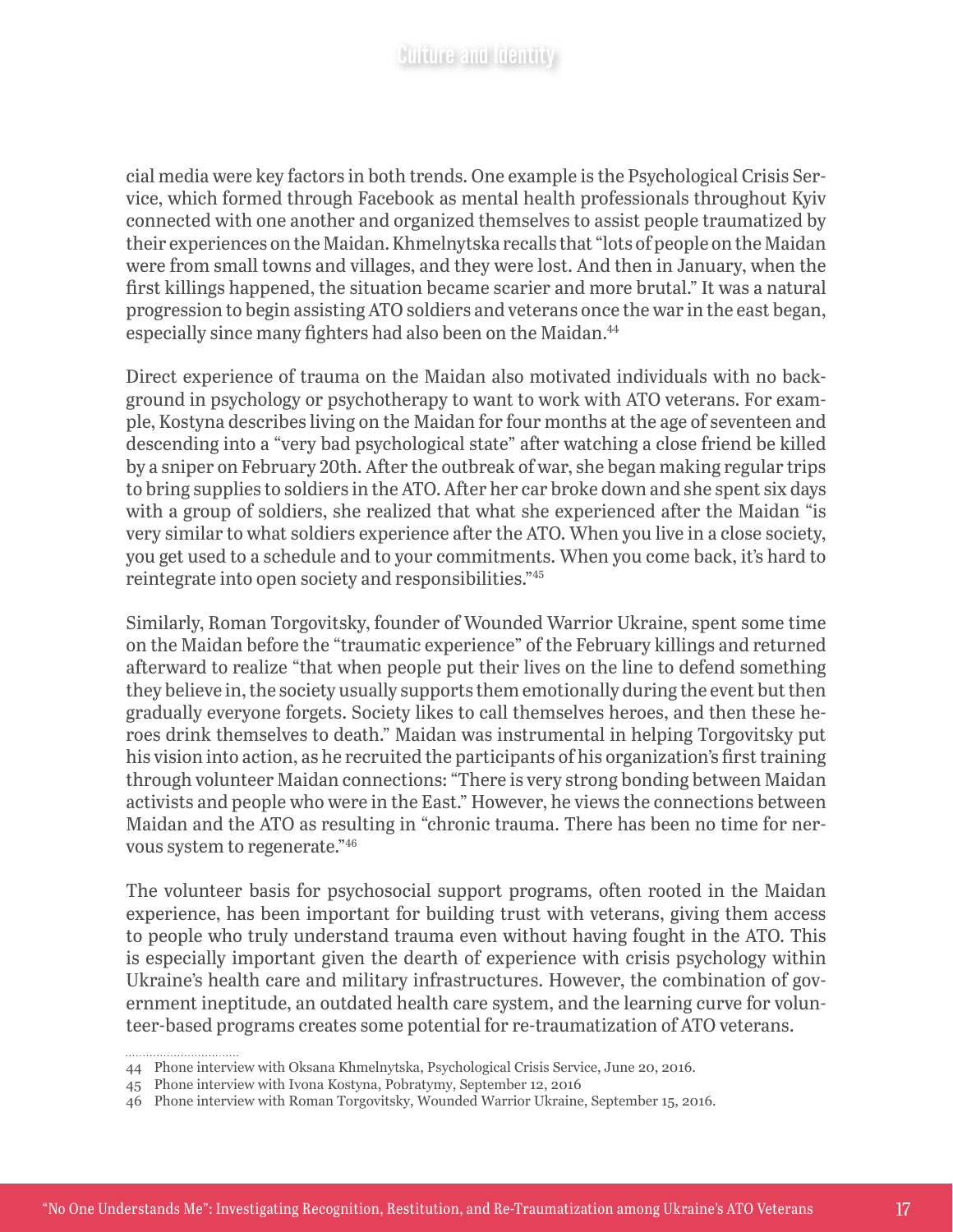A lack of coordination between various stakeholders working with veterans and inconsistent approaches to data collection have been particularly problematic. Melnychenko observes that in 2015, "a veteran could call another organization and they would all have different information, because no one was keeping count." She calls for better standardization of processes for helping veterans: "if one organization can't help, they should know who to send him to."47 Kardash laments the absence of follow-up care and the lack of communication between hospitals and other professionals who work with veterans:

A Kyiv military hospital will discharge a soldier back to his village, and general practitioners there will want to help, but the general practitioner won't receive his history or his documents. You can't really expect the soldier to know his diagnoses with all their particulars or exactly what kind of treatment was administered to him."48

While coordination has been an issue in Kyiv and in larger cities in Ukraine, in smaller towns and villages throughout the country a scarcity of resources has been the bigger challenge. Kardash emphasizes that while she can several programs "off the top of my head doing the same thing, just in Kyiv, for guys who go back to villages, where there's barely even a doctor. They have it the hardest. There's no real support or understanding among the local population about what he's going through."49

A lack of professionalism also undermines the quality of care veterans receive (although several organizations are becoming more institutionalized with international funding and technical assistance). One aspect of professionalism is organizational management and impact assessments, which are closely tied to funding. Torgovitsky says that "the biggest obstacle in Ukraine in general is to get together a good professional team. We grew very quickly, from three people to twenty people. When any organization grows quickly, management is a big challenge."50 Kostyna also expresses concern at how little systematic research has been conducted alongside direct assistance, which makes it difficult to distinguish which organizations are most effective:

Many groups don't have an evaluation mechanism. In a few years, we'll have an established range of groups that work well together. Right now at the local level we work well together, but due to a lack of funding we're not able to coordinate properly or establish a true system. We need to think about how to survive as an organization. But we also need to establish competition in quality, not just the number of soldiers we've treated."51

Another challenge to enhancing professionalism is the lack of experience with crisis psychology and combat stress, a result of Ukraine's peaceful history in its post-war pe-

................................

<sup>47</sup> Phone interview with Lesia Vasylenko, Legal Hundred, October 7, 2016.

<sup>48</sup> Phone interview with Kalyna Kardash, Hero's Companions, September 27, 2016.

<sup>49</sup> *Ibid*.

<sup>50</sup> Phone interview with Roman Torgovitsky, Wounded Warrior Ukraine, September 15, 2016.

<sup>51</sup> Phone interview with Ivona Kostyna, Pobratymy, September 12, 2016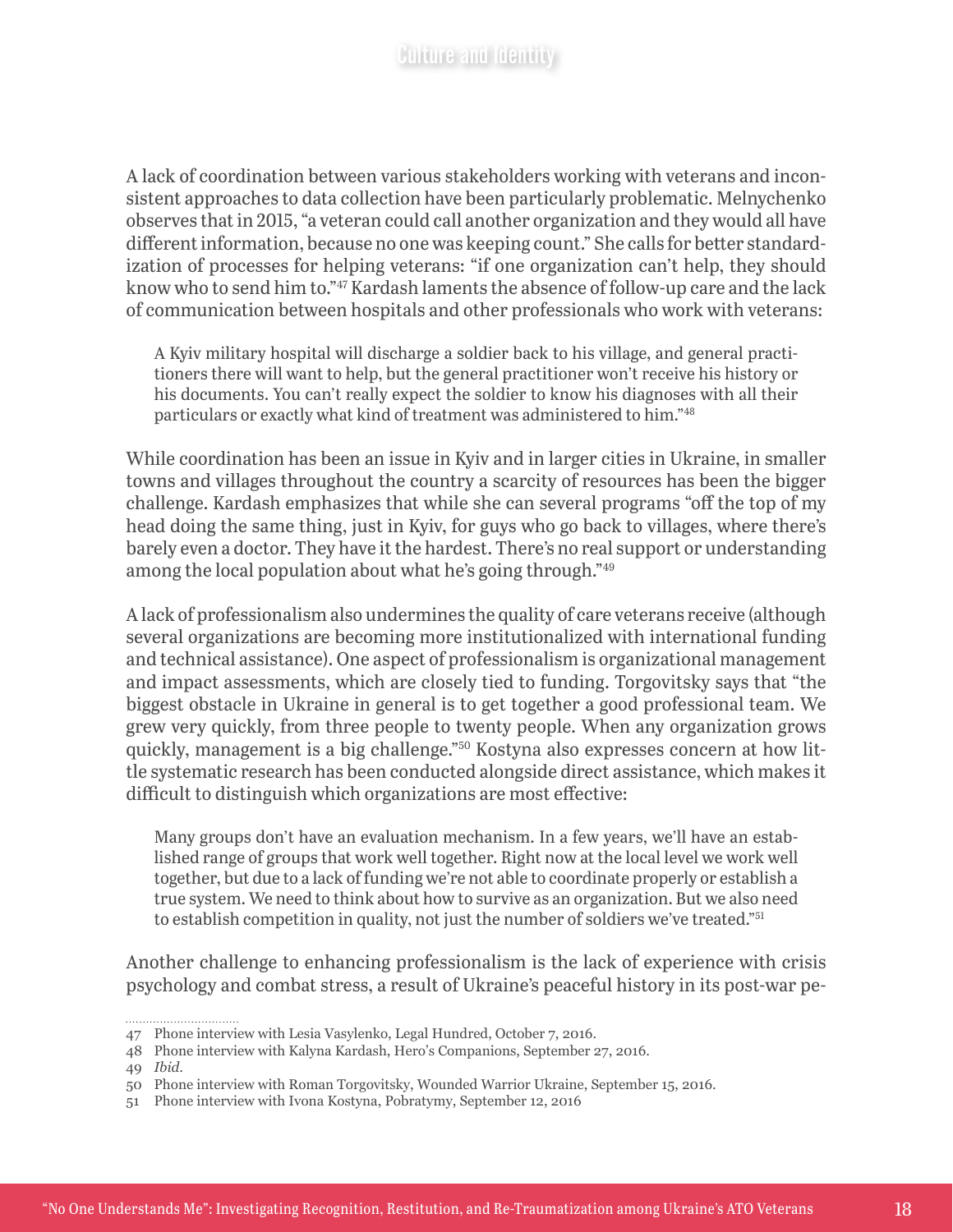riod. Kardash emphasizes that because the war was unexpected, Ukraine "had to build rehabilitation services for veterans as the war was going on, in the middle of an economic crisis. Volunteers weren't always mental health professionals. They had good intentions but sometimes they did more harm than good." She tells the story of one volunteer providing psychological assistance who had little professional training: "she would go into the hospitals, and when she found out one of her guys had passed away, she was a wreck. She had a lot of vicarious trauma."52 Cherepanov has had similar experiences working in Ukraine. She has observed that although "people are very well-educated, they're not trained. They're not comfortable when they see a trauma victim breaking down in front of them."53 This situation could create a sense of perceived burdensomeness for veterans, or the belief that their trauma - often endured for patriotic reasons has been meaningless and that their sacrifices ultimately caused more harm than good.

It is difficult to devise an appropriate response to this challenge, other than time for Ukrainian mental health professionals to learn how to work with this population. Because of the urgent need for psychological services, international groups with extensive experience in crisis psychology may fall victim to superficial approaches in order to get more people into the field quickly. Kaz de Jong of Medicins Sans Frontieres asserts that "people on paper have beautiful programs, but the reality is more sobering. There is a lot of window dressing. People have good intentions, but they don't know how to do it. But they apply for funding and they get it, because the big donors all want to help Ukraine."54 Similarly, Javakhishvili explains that "a lot of professionals from all over the world are coming to Ukraine. Ukrainians are receiving a lot of training, but what we really need to establish are services, institutionalization, and sustainability."<sup>55</sup> She emphasizes that Ukraine must work to integrate its emerging systems of trauma care into European professional associations. Cherepanov also describes the situation as "the wild west." She explains that while she understands the motive for international groups to come to Ukraine to provide training on psychological trauma care, "the training ground is fragmented. There is no quality control, no licensing mechanism, because the industry is not regulated. The task is to ensure consistency in trainings and to try to build professional systems."56

Because the urgency of the need often meant low barriers for entry into crisis psychology, it has been difficult for soldiers and veterans to take seriously many of their points of contact for entry into a system of psychological care. Vasylenko recalls that international NGOs would come to Ukraine and give trainings for large numbers of people, and then say "you went through the training and now you're qualified. Five hours and you're

<sup>52</sup> Phone interview with Kalyna Kardash, Hero's Companions, September 27, 2016.

<sup>53</sup> Phone interview with Elena Cherepanov, Trauma and Crisis Services, June 8, 2016.

<sup>54</sup> Phone interview with Kaz de Jong, Medecins sans Frontieres, June 10, 2016.

<sup>55</sup> Phone interview with Jana Darejan Javakhishvili, Global Initiative on Psychiatry – Tbilisi, June 13, 2016.

<sup>56</sup> Phone interview with Elena Cherepanov, Trauma and Crisis Services, June 8, 2016.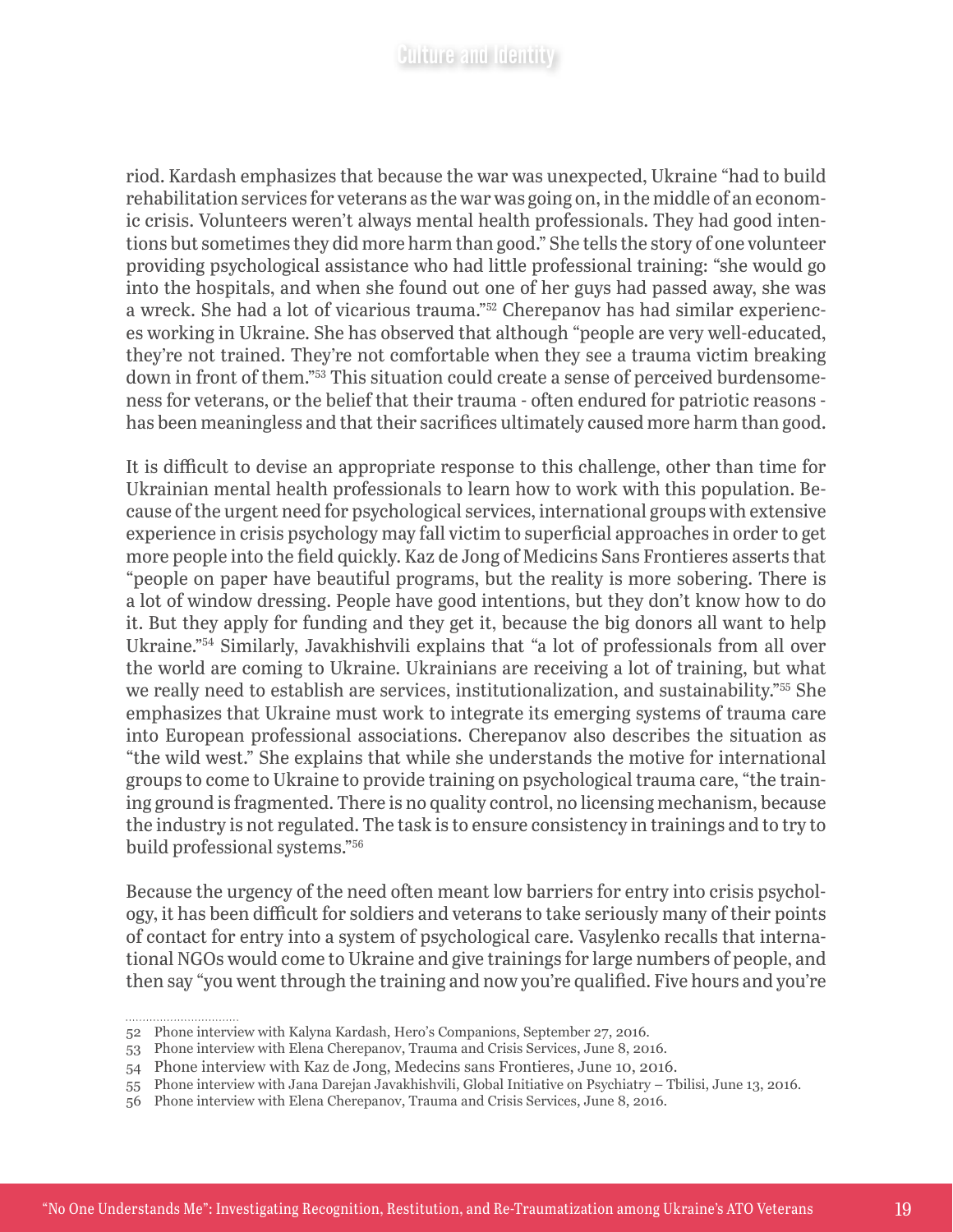qualified - really? And these NGOs would take these really young women with no combat experience and they would act as combat psychologists, and the guys would laugh and make fun of them."57 Torgovitsky emphasizes that gender is not so much the issue affecting soldiers' and veterans' perceptions of these "combat psychologists." Instead, "it's about the person's own life experience."58 In other words, soldiers and veterans cannot relate to these young, urban women who go east to provide psychological support and thus remain isolated from the community in how dealing with their traumas.

# Conclusion and Directions for Future Research

Despite a proliferation of programs designed to address the psychological war trauma of Ukraine's ATO veterans and assist them in adapting back to civilian life, deficiencies in the community response puts these programs on rocky ground. Veterans return from the ATO already questioning the government's ability to effectively conduct warfare (or implement a peace process), and are frequently met by public perceptions that do not fully validate their reasons for having fought, their idea of the enemy, or their sustained commitment to the cause. They struggle to achieve full recognition or restitution in the form of combat veteran status and a clear path to the benefits and care that are contingent on that status. They are compelled to turn to emerging civil society efforts oriented towards veterans, which, although driven by young compatriots from the Maidan revolution, are themselves struggling to navigate an outdated legal infrastructure and a "Wild West" environment. All these factors strongly contribute to the potential for re-traumatization of ATO veterans, despite best intentions and increasing regard for international best practices within existing programming.

Ukrainian and international actors must move away from a relief-based approach to an institutionalized, developmental approach to veterans' issues and to mental health care in general. This may mean expanding interdisciplinary efforts for managing veterans' cases, or seeking effective mechanisms for coordination and impact evaluation rather than "re-inventing the wheel" by continually creating new programs. Europe and the US can also be beneficial here – while training Ukraine's mental health professionals in crisis psychology is critical, Ukraine also needs to learn from the West's mistakes on veterans' issues and be enthusiastically integrated in Western professional associations working on these issues. Civil society organizations that can prove impact with veterans also deserve funding.

In addition, the Ukrainian government must ensure that the system for veterans to access benefits is as predictable, transparent, and responsive to present-day needs as pos-

<sup>57</sup> Phone interview with Lesia Vasylenko, Legal Hundred, June 3, 2016.

<sup>58</sup> Phone interview with Roman Torgovitsky, Wounded Warrior Ukraine, September 15, 2016.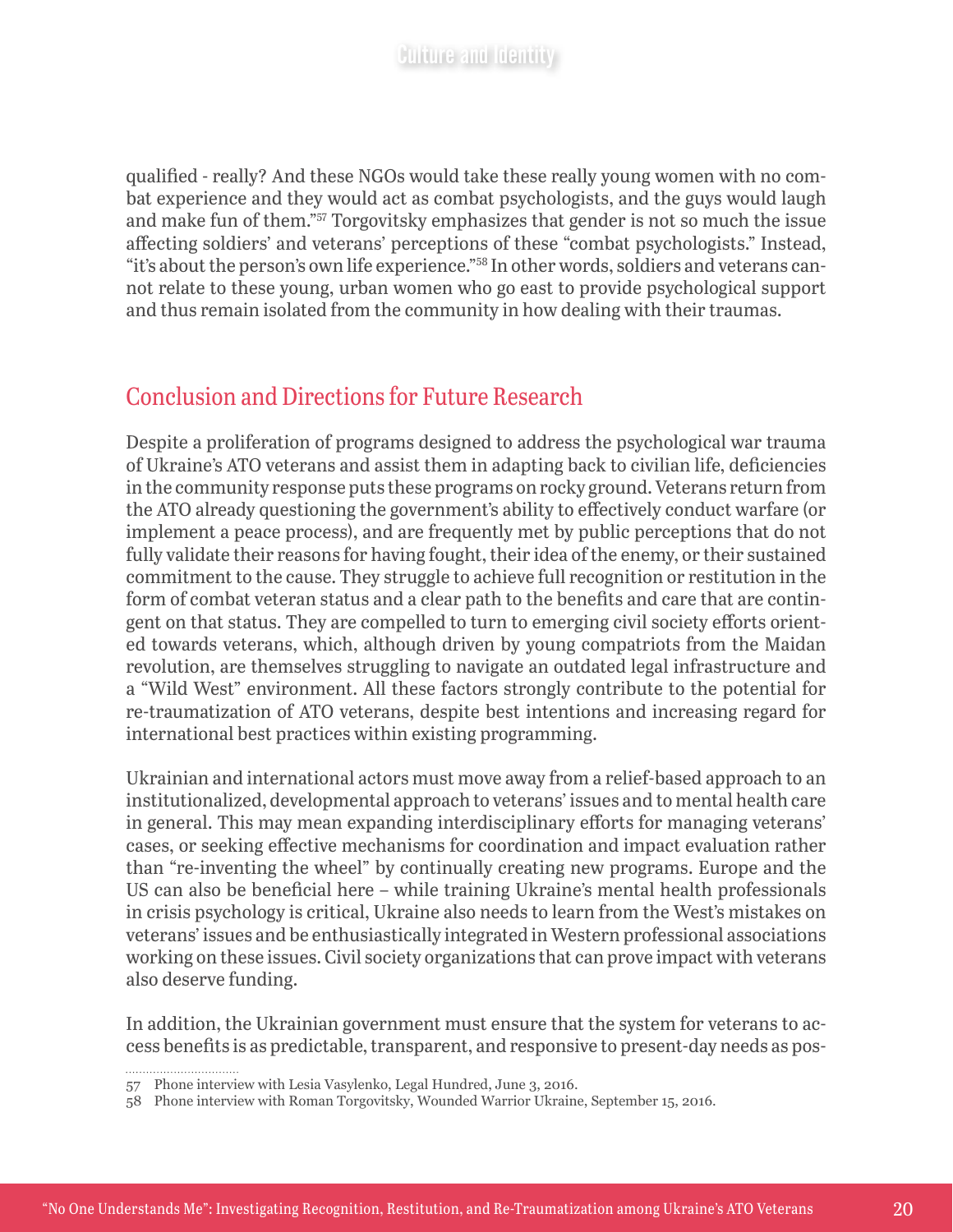sible, and this should ideally be a core incentive for the Ukrainian government to double down on its wider commitment to reform. If soldiers cannot return to a Ukraine that is making noticeable progress in the post-Maidan period, then the country risks undermining its soldiers' basis for fighting in the first place.

This paper has presented a preliminary set of findings about the community response to ATO veterans' psychological trauma in Ukraine, and in doing so, has helped to set an agenda for future research on this topic. First, these findings should be validated through additional interviews and expanded using data from media reports on perceptions of veterans, studies of local practices for welcoming veterans home or commemorating their sacrifices, and focus groups and participant observation to determine the perceptions of veterans themselves. These findings should also be further illuminated by embedding the Ukrainian case in a comparative context. The American war in Vietnam could provide a particularly useful comparison, given the war's "dirty" tactics and protracted nature and the American public's ambivalent response to veterans. A comparative approach is critical to avoid ethnocentric views of trauma in Ukraine, which is possible due to oversimplified views of Soviet legacies of mental health care in the country.

Second, additional research is necessary to distinguish between psychiatric and psycho-therapeutic approaches to treating ATO veterans' psychological war trauma. While this paper has emphasized the relationship between psycho-therapeutic approaches and the community response, the reception or impact of medicalized approaches to trauma in the psychiatry field remains unknown. This is of particular interest given that Soviet-era stigmas about mental health related primarily to psychiatry rather than psychology, which is far more under-developed in post-Soviet countries.

Finally, future research should investigate community responses to different groups of veterans, particularly women, soldiers returning to rural versus of urban areas, and mobilized soldiers versus volunteers. Research for this paper indicates that the role of women in the ATO is often neglected, and that existing discourses about veterans' trauma focuses almost exclusively on men. In addition, soldiers from rural areas may have even greater issues in accessing care or community support, while mobilized soldiers may experience greater ambivalence about being in the ATO in the first place. These distinguishing factors may make veterans from these demographics even more vulnerable to re-traumatization upon returning to civilian life.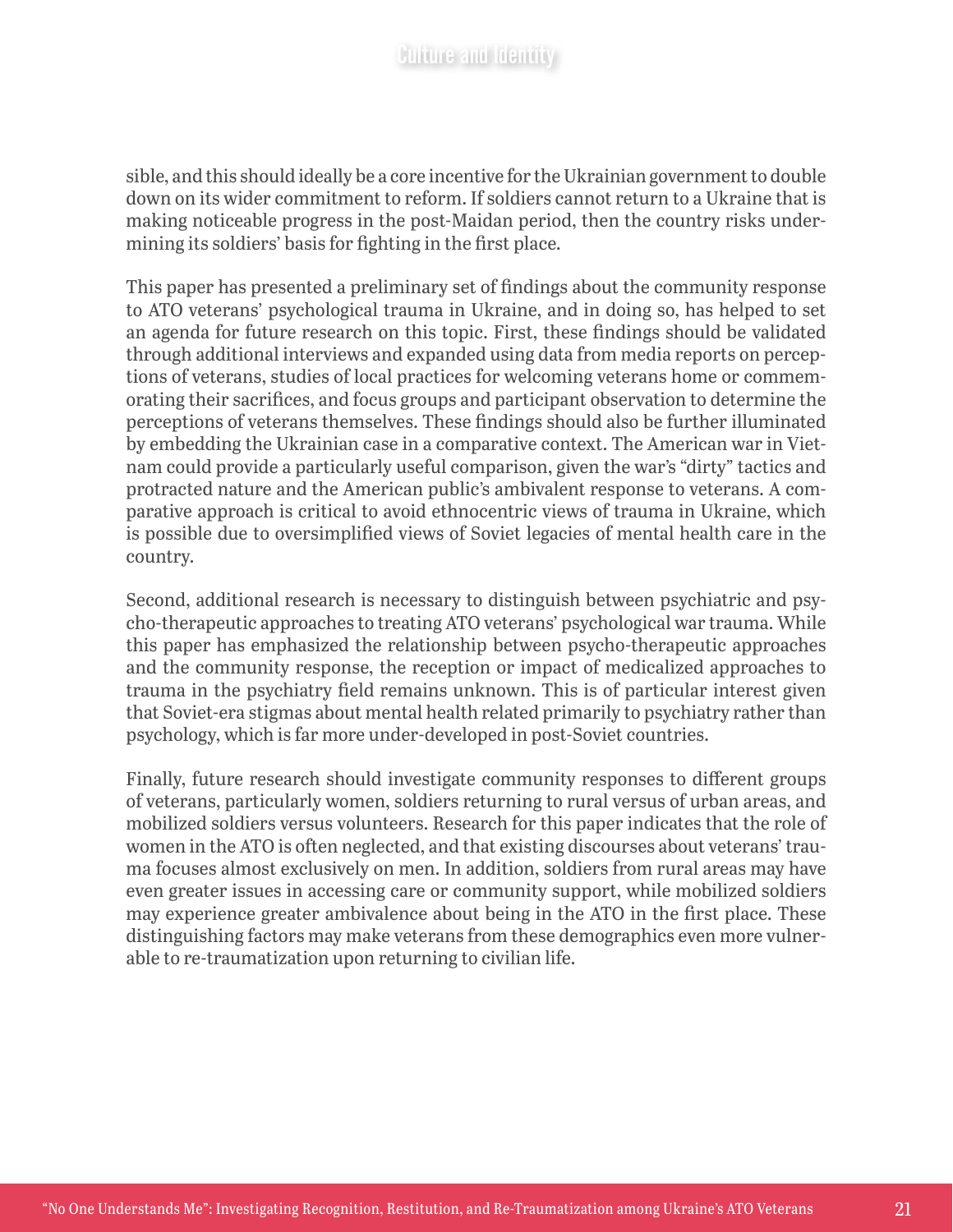# **REFERENCES**

- Antonova, Maria. "They Came to Fight for Ukraine. Now They're Stuck in No Man's Land." *Foreign Policy*, October 19, 2015. [http://foreignpolicy.com/2015/10/19/ukraines-aban](http://foreignpolicy.com/2015/10/19/ukraines-abandoned-soldiers-russian-belarusian-volunteers/)[doned-soldiers-russian-belarusian-volunteers/](http://foreignpolicy.com/2015/10/19/ukraines-abandoned-soldiers-russian-belarusian-volunteers/).
- Bezo, Brent and Stefania Maggi. "Living in 'survival mode:' Intergenerational transmission of trauma from the Holodomor genocide of 1932-1933 in Ukraine." *Social Science and Medicine* 134 (June 2015): 87-94.
- Borys, Christian. "These Soldiers on Ukraine's Front Lines Are Starting to Doubt the War's Value." *Huffington Post*, November 2, 2016. [http://www.huffingtonpost.com/entry/](http://www.huffingtonpost.com/entry/ukraine-front-lines-fight_us_58129002e4b064e1b4b18642) [ukraine-front-lines-fight\\_us\\_58129002e4b064e1b4b18642](http://www.huffingtonpost.com/entry/ukraine-front-lines-fight_us_58129002e4b064e1b4b18642).
- Bragin, Martha. "Can Anyone Here Know Who I Am? Co-constructing Meaningful Narratives with Combat Veterans." *Clinical Social Work Journal* 38 (2010): 316-326.
- Brymer, Melissa, Christopher Lane, Anne Jacobs, Robert Pynoos, Josef Ruzek, Alan Steinberg, Eric Vernberg, and Patricia Watson. *Psychological First Aid: Field Operations Guide*. National Child Traumatic Stress Network and National Center for PTSD: July 2006. <https://dmh.mo.gov/docs/diroffice/disaster/pfafieldoperationsguide2ndedition.pdf>
- Burridge, Tom. "Ukraine conflict: Daily reality of east's 'frozen war.'" *BBC News*. April 15, 2016. <http://www.bbc.com/news/world-europe-35990401>
- Connell, May Ellen and Ryan Evans. "Russia's Ambiguous Warfare and Implications for the U.S. Marine Corps." *MCU Journ*al 7:1 (Spring 2016): 30-45.
- Czuperski, Maksymilian, John Herbst, Eliot Higgins, Alina Polyakova, and Damon Wilson. *Hiding in Plain Sight: Putin's War in Ukraine*. Washington, DC: Atlantic Council, 2015. http://www.atlanticcouncil.org/images/publications/Hiding\_in\_Plain\_Sight/HPS\_English.pdf
- de Jong, Kaz. "Uses and Abuses of the Concept of Trauma: A Response to Summerfield." *The Refugee Experience*. [http://www.forcedmigration.org/rfgexp/rsp\\_tre/student/uses/](http://www.forcedmigration.org/rfgexp/rsp_tre/student/uses/toc.htm) [toc.htm](http://www.forcedmigration.org/rfgexp/rsp_tre/student/uses/toc.htm)
- Dekel, Rachel and Hadass Goldblatt. "Is there intergenerational transmission of trauma? The case of combat veterans' children." *American Journal of Orthopsychiatry* 78:3 (2008): 281-289.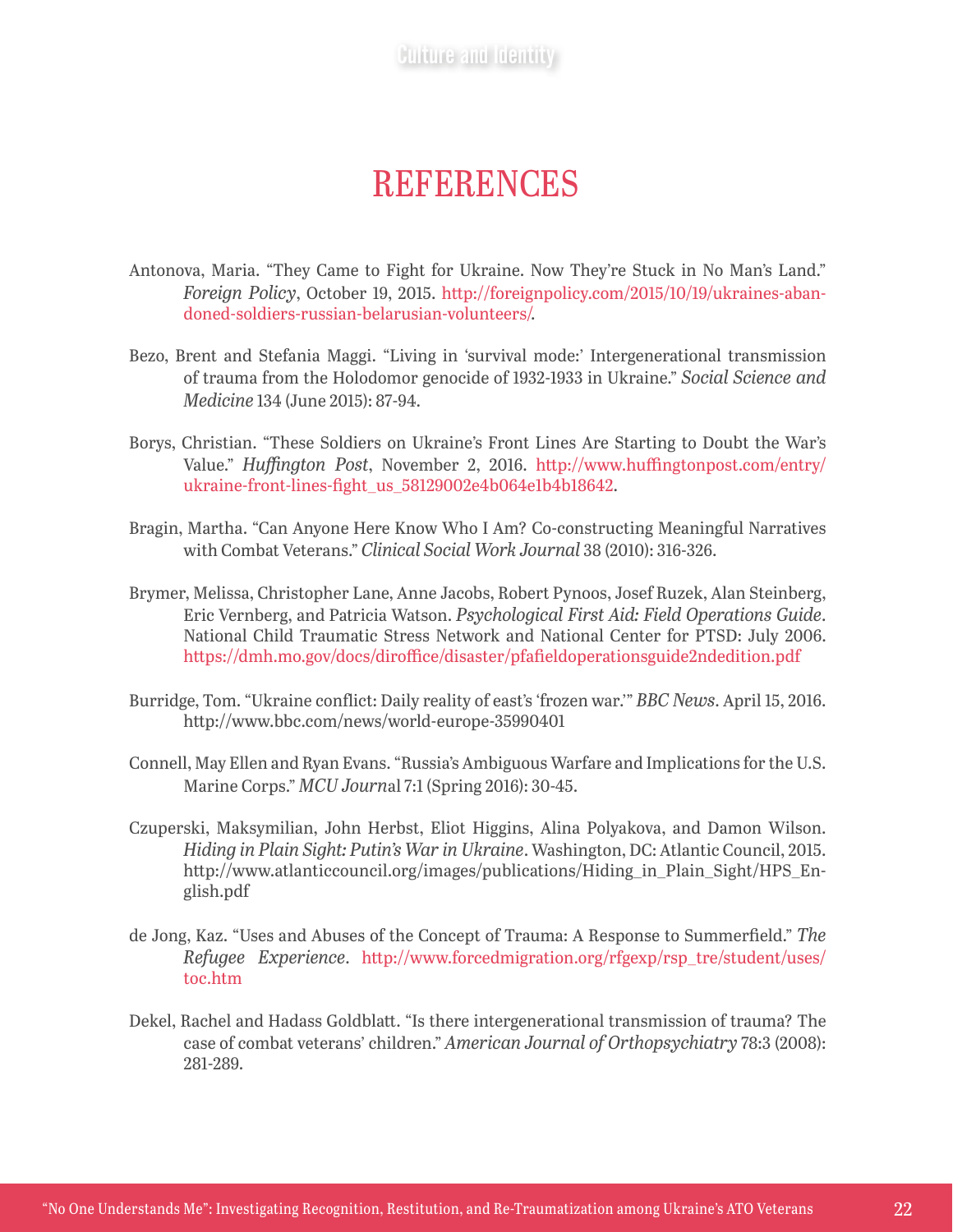- Ehrenreich, John H. "Understanding PTSD: Forgetting 'Trauma.'" *Analyses of Social Issues and Public Policy* 3:1 (December 2003): 15-28.
- Ferris-Rotman, Amie. "The Return of the 'Afgansty.'" *Politico Magazine*, September 27, 2015. [http://www.politico.com/magazine/story/2015/09/ukraine-war-soviet-fighters-213142.](http://www.politico.com/magazine/story/2015/09/ukraine-war-soviet-fighters-213142)
- Finley, Erin P. *Fields of Combat: Understanding PTSD among Veterans of Iraq and Afghanistan*. Ithaca, New York: Cornell University Press, 2011.
- Grigas, Agnia. *Beyond Crimea: The New Russian Empire*. New Haven, CT: Yale University Press, 2016.
- Grigas, Agnia. *Frozen Conflicts: A Tool Kit for US Policymakers*. Atlantic Council: Washington, DC, July 2016. [http://www.atlanticcouncil.org/images/publications/Frozen\\_Con](http://www.atlanticcouncil.org/images/publications/Frozen_Conflicts_web_0727.pdf)[flicts\\_web\\_0727.pdf](http://www.atlanticcouncil.org/images/publications/Frozen_Conflicts_web_0727.pdf);
- "'Guardian Angels Ukraine' Announces Cooperation with Academic Institutions in Latest Phase of Rehabilitation Project." June 15, 2016, http://rehab.queensu.ca/storage/GAU\_ Press\_Release\_June\_15\_2016.pdf
- Herman, Judith. *Trauma and Recovery: The aftermath of violence from domestic abuse to political terror*. New York, NY: BasicBooks, 1997.
- Inter-Agency Standing Committee. *IASC Guidelines on Mental Health and Psychosocial Support in Emergency Settings*. Geneva: 2007. [https://interagencystandingcommittee.org/](https://interagencystandingcommittee.org/system/files/legacy_files/guidelines_iasc_mental_health_psychosocial_june_2007.pdf) [system/files/legacy\\_files/guidelines\\_iasc\\_mental\\_health\\_psychosocial\\_june\\_2007.pdf](https://interagencystandingcommittee.org/system/files/legacy_files/guidelines_iasc_mental_health_psychosocial_june_2007.pdf).
- [Jarábik,](http://carnegieendowment.org/experts/?fa=935) Balázs. "A New War in the Donbas, or the Old Ukraine Fights Back?" Carnegie Moscow Center, July 5, 2015.<http://carnegie.ru/commentary/?fa=60010>
- Joiner, Thomas. *Why People Die By Suicide*. Cambridge, MA: Harvard University Press, 2005.
- Kellerman, Natan P.F. "Transmission of Holocaust trauma an integrative view." *Psychiatry: Interpersonal and Biological Processe*s 64:3 (Fall 2001): 256-267.
- Kellerman, Peter Felix. *Sociodrama and Collective Trauma*. London: Jessica Kingsley Publishers, 2007.
- Kellerman, Natan P.F. "Epigenetic Transmission of Holocaust Trauma: Can Nightmares Be Inherited?" *Israeli Journal of Psychiatry and Related Sciences* 50:1 (2013): 33-39.
- Kienzler, Hanna. "Debating war trauma and post-traumatic stress disorder (PTSD) in an interdisciplinary arena," *Social Science and Medicine* 67 (2008): 218-227.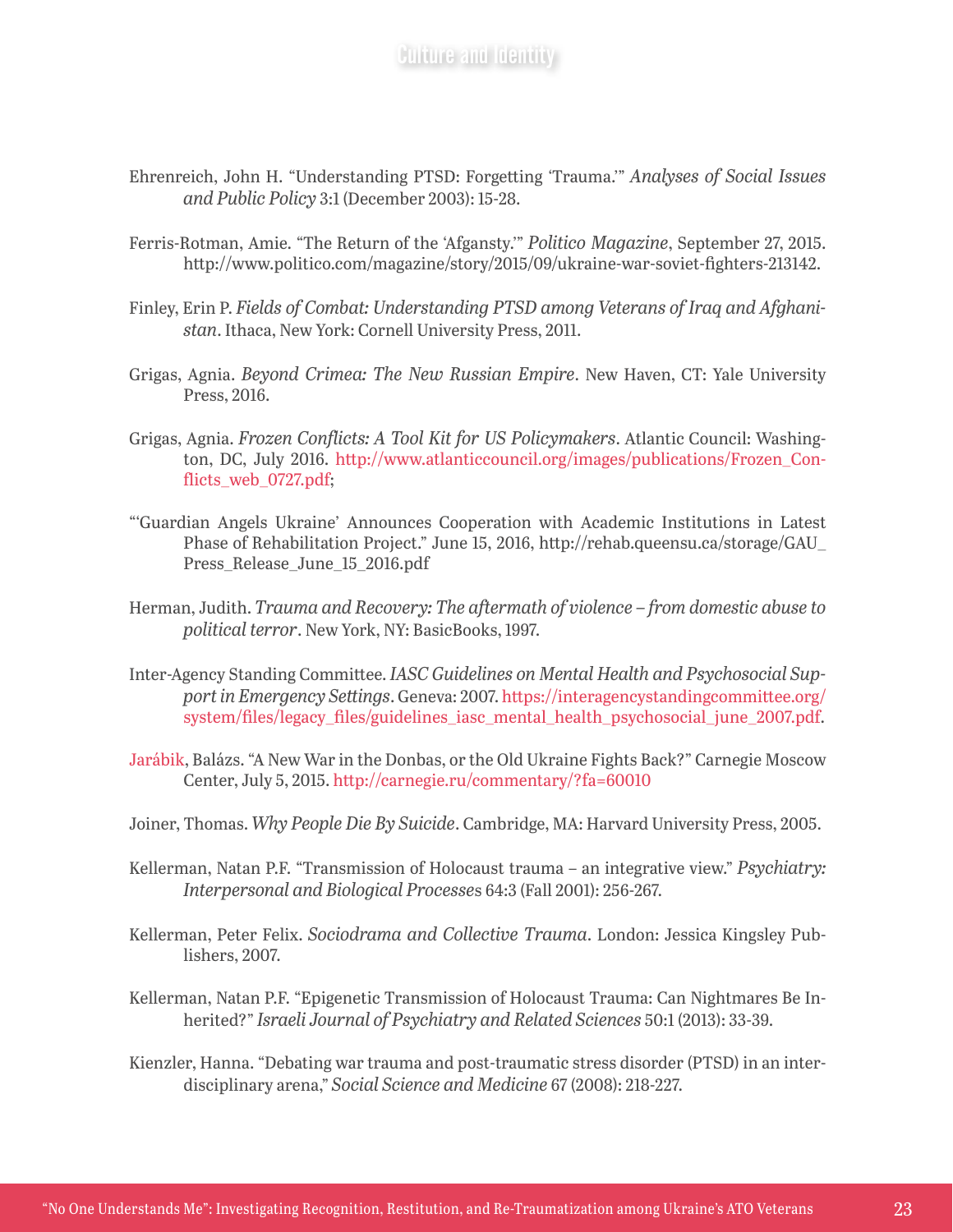- Kofman, Michael. "Russian Hybrid and Warfare and Other Dark Arts." *War on the Rocks*, March 11, 2016. [http://warontherocks.com/2016/03/russian-hybrid-warfare-and-other](http://warontherocks.com/2016/03/russian-hybrid-warfare-and-other-dark-arts/)[dark-arts/](http://warontherocks.com/2016/03/russian-hybrid-warfare-and-other-dark-arts/).
- "Kyiv-Mohyla Academy establishes PTSD centers," http://www.ukma.edu.ua/eng/index.php/ news/634-kyiv-mohyla-academy-establishes-ptsd-centers.
- Makarenko, Olena. "The civil war hoax: words that fooled the war." *Euromaidan Press*, October 25, 2016. http://euromaidanpress.com/2016/10/25/the-civil-war-hoax-words-thatfooled-the-world/#arvlbdata
- Mendeloff, David. "Trauma and Vengeance: Assessing the Psychological and Emotional Effects of Post-Conflict Justice." *Human Rights Quarterly* 31:3 (August 2009): 592-623.
- Miller, Christopher. "After war, Ukraine's soldiers face a fight with an internal enemy." *Mashable*, April 11, 2015. http://mashable.com/2015/04/11/ukraines-soldiers-ptsd/#t7pw71x-5akqy.
- Moldovan, Ioana. "Ukraine: Traumatized by war and PTSD." *Al Jazeera*, April 12, 2016. [http://www.aljazeera.com/indepth/features/2016/04/ukraine-traumatised-war](http://www.aljazeera.com/indepth/features/2016/04/ukraine-traumatised-war-ptsd-160411085554388.html)[ptsd-160411085554388.html](http://www.aljazeera.com/indepth/features/2016/04/ukraine-traumatised-war-ptsd-160411085554388.html)
- Nicolas, Guerda, Anna Wheatley and Casta Guillaume. "Does one trauma fit all? Exploring the relevance of PTSD across cultures." *International Journal of Cultural and Mental Health* 8:1 (2015): 34-45.
- Nytagodien, Ridwan Laher, and Arthur G. Neal. "Collective trauma, apologies, and the politics of memory." *Journal of Human Rights* 3:4 (December 2004): 465-475.
- Pham, Phuong N., Harvey M. Weinstein and Timothy Longman. "Trauma and PTSD Symptoms in Rwanda." *JAMA* 292:5 (2004): 602-612.
- Piper, Elizabeth and Sergiy Karazy. "Ukraine struggles to control maverick battalions." *Reuters*, July 29, 2015. [http://www.reuters.com/article/us-ukraine-crisis-battalions-special-rep](http://www.reuters.com/article/us-ukraine-crisis-battalions-special-rep-idUSKCN0Q30YT20150729)[idUSKCN0Q30YT20150729](http://www.reuters.com/article/us-ukraine-crisis-battalions-special-rep-idUSKCN0Q30YT20150729)
- "Preventing PTSD and drug use among Ukrainian soldiers." [https://www.facebook.com/pom](https://www.facebook.com/pompidougroup/photos/?tab=album&album_id=1282295275130148)[pidougroup/photos/?tab=album&album\\_id=1282295275130148](https://www.facebook.com/pompidougroup/photos/?tab=album&album_id=1282295275130148).

Sarin, Oleg and Lev Dvoretsky. *Afghan Syndrome.* New York: Presidio Press, 1993.

Shramenko, Natalia. "Art created by…warriors." *The Day*, May 26, 2015. [https://day.kyiv.ua/en/](https://day.kyiv.ua/en/article/culture/art-created-warriors) [article/culture/art-created-warriors.](https://day.kyiv.ua/en/article/culture/art-created-warriors)